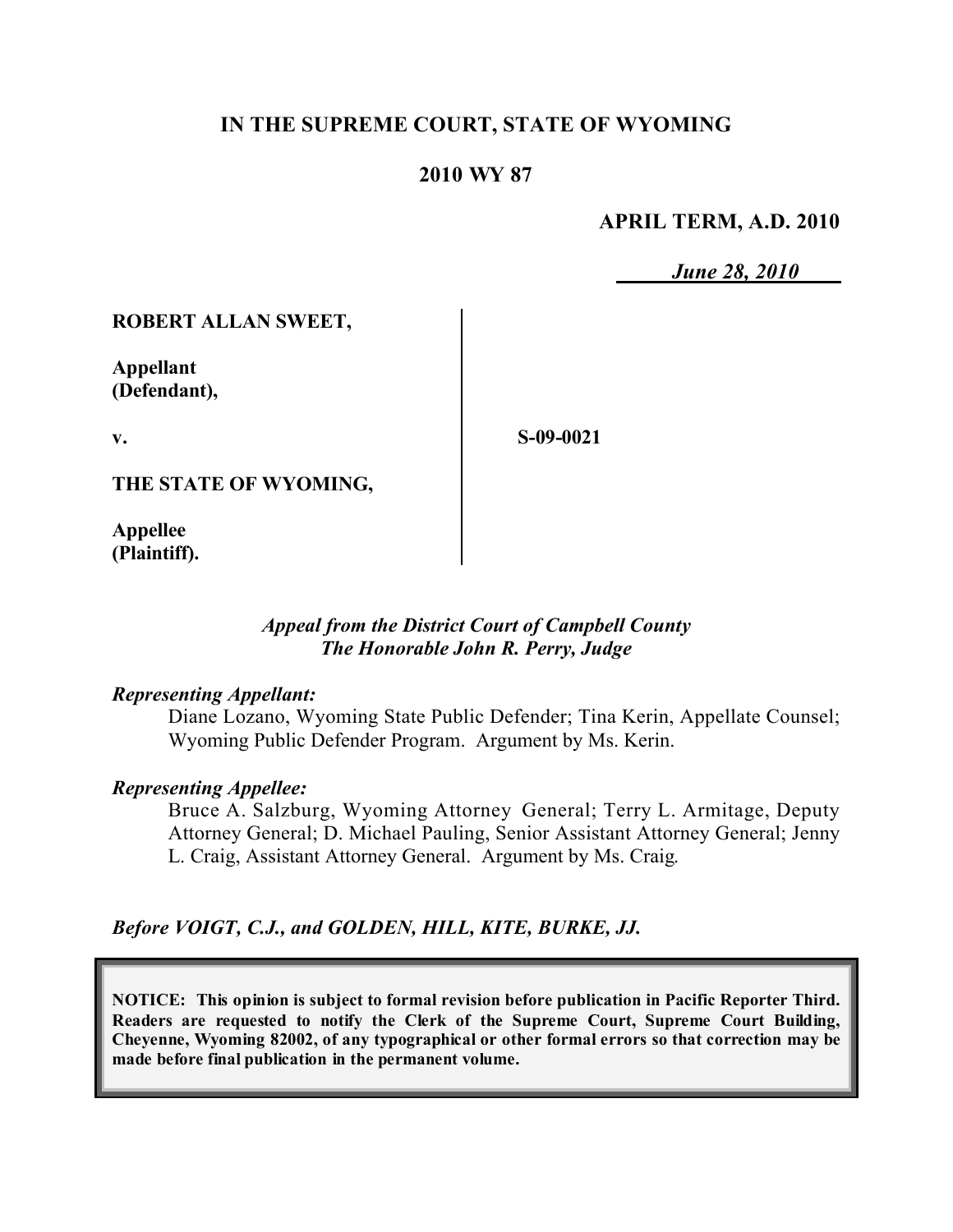#### **GOLDEN**, Justice.

[¶1] In this appeal, Robert Allan Sweet, convicted by a jury of one count of sexual abuse of a minor in the second degree, in violation of Wyo. Stat. Ann.  $\S 6$ -2-315(a)(ii) and (b) (LexisNexis 2009), 1 raises three issues in his effort to overturn the judgment and sentence of incarceration of not less than 30 months nor more than 102 months, with credit for 315 days of presentence confinement. Sweet and the State agree that, generally stated, the three issues are whether the State presented improper vouching evidence; whether the district court's Jury Instruction No. 11 was improper; and whether cumulative error occurred because of alleged improper victim impact testimony, alleged judicial and prosecutorial bias in favor of the alleged victim, admission of alleged irrelevant evidence, and the prosecutor's multiple references to sexual assault. Because Sweet did not object at trial with respect to any of these issues, we shall apply our plain error standard of review in each instance.

[¶2] For the reasons set forth below, we hold that the State's presentation of improper vouching evidence constituted plain error and, therefore, we reverse and remand for a new trial. Although resolution of this issue is dispositive of this appeal, we shall also address the remaining issues because they may recur on retrial.

# **GENERAL STATEMENT OF FACTS**

[¶3] On November 29, 2007, thirty-seven-year-old Sweet was living in a trailer in Gillette, Wyoming, with a number of individuals, including CB and CB's twelve-year-old daughter, SM. SM stayed home from school that day because she was feeling ill. Her mother and the others, except Sweet, left the trailer to take the children to school. As SM lay on a recliner in the front room watching a video, Sweet was sleeping on the couch in the front room. SM fell asleep in the recliner and was allegedly awakened by Sweet who was pushing her shoulder and grabbing her hands and holding them above her head. According to SM, Sweet began to touch her breasts on the inside of her clothing,

\* \* \* \*

(ii) Being sixteen (16) years of age or older, the actor engages in sexual contact of a victim who is less than thirteen (13) years of age;

\* \* \* \*

(b) A person convicted under subsection (a) of this section is subject to imprisonment for not more than twenty (20) years, unless the person convicted qualifies under W.S. 6-2-306(e).

 $\overline{a}$ 1 **§ 6-2-315. Sexual abuse of a minor in the second degree; penalties.**

<sup>(</sup>a) Except under circumstance constituting sexual abuse of a minor in the first degree as defined by W.S. 6-2-314, an actor commits the crime of sexual abuse of a minor in the second degree if: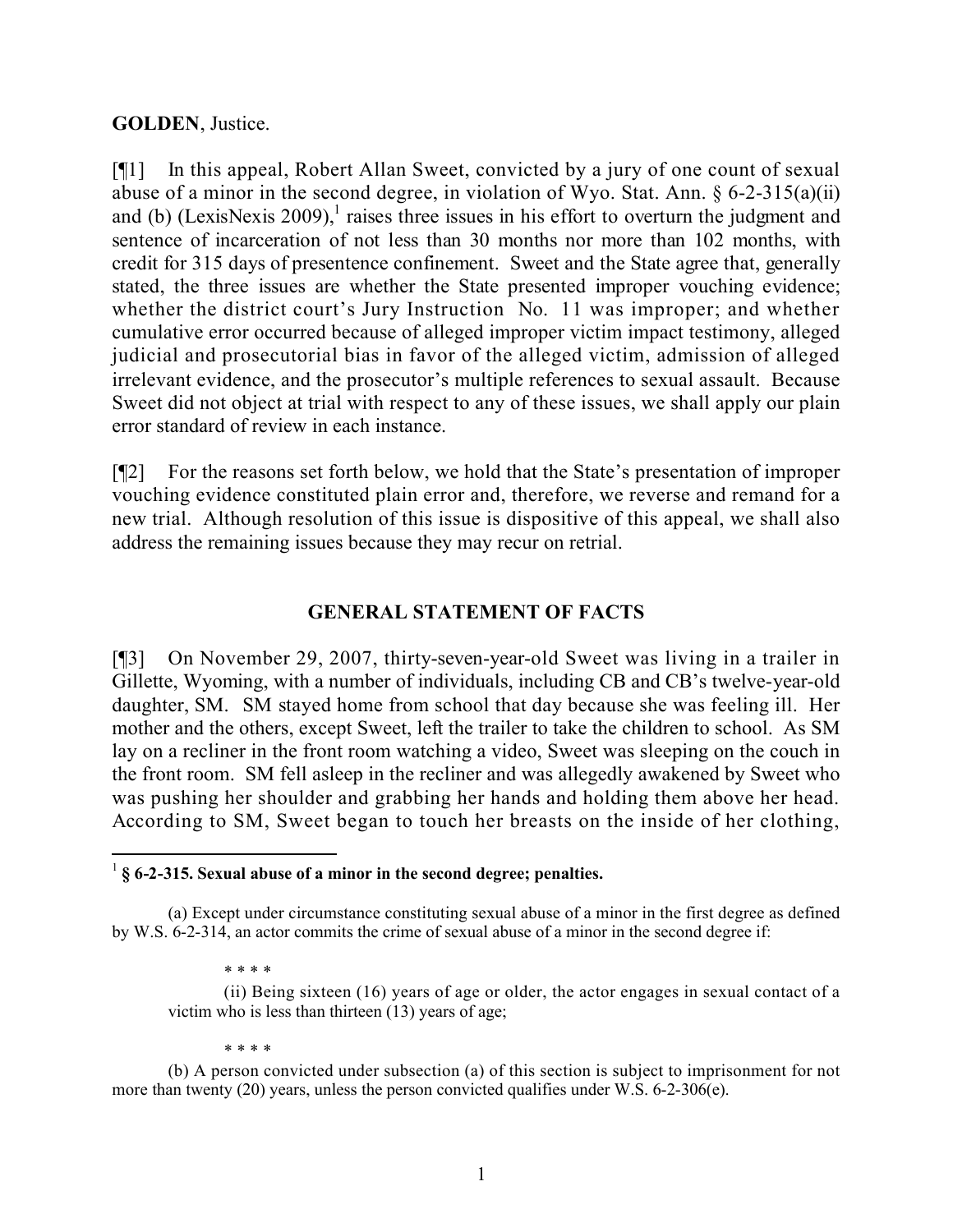unzipped his pants and pulled out his penis, and told her not to tell anyone. SM said Sweet tried to pull down her pants, but she resisted his effort by pressing into the recliner. SM said she was screaming and trying to kick Sweet between his legs. She said Sweet had been drinking as she could smell it on him. According to SM, Sweet started crying, stopped what he was doing, and went into the bathroom. When SM's mother returned home, SM told her what happened, and her mother angrily confronted Sweet and called the police. Sweet left the trailer and was shortly apprehended by law enforcement personnel inside a residence in the neighborhood. After being taken into custody, Sweet was transported by a deputy sheriff to the sheriff's department, interviewed, and placed under arrest.

[¶4] On November 30, 2007, the prosecutor filed a felony information charging Sweet with one count of sexual abuse of a minor in violation of Wyo. Stat. Ann. § 6-2-315(a)(ii) and (b). On December 6, 2007, Sweet waived his right to a preliminary hearing and was bound over to the district court. He was arraigned on February 7, 2008, and entered a plea of not guilty to the charge. On February 11, 2008, he filed a motion to suppress recorded statements made on November 29, 2007, to sheriff's deputy Duane Peyrot, alleging that any statements were not voluntarily made because of his alcohol consumption. The State filed its traverse to this suppression motion on March 11, 2008. The district court filed its order denying the motion on April 22, 2008.

[¶5] On June 9, 2008, Sweet's jury trial began, and on June 10, 2008, the jury returned a verdict of guilty. The district court held a sentencing hearing on October 9, 2008, and entered sentence on November 14, 2008. Sweet timely filed a notice of appeal on November 19, 2008. Additional facts relevant to each of the three issues before us are set forth as necessary below.

## **DISCUSSION**

## *Issue One: Whether the State presented improper vouching evidence***.**

## **Background Facts**

[¶6] In the State's pretrial exhibit list, the prosecutor listed the compact disc recording of the interview between Deputy Duane Peyrot and Sweet conducted in an interview room in the sheriff's department in the early afternoon of November 29, 2007, the day of the alleged incident giving rise to the charge against Sweet. Sweet's defense counsel had moved before trial to suppress the recording but only on grounds that Sweet's statements during the interview were involuntary, which motion the trial court had denied. Defense counsel made no other objections to the admissibility of the recording, did not move in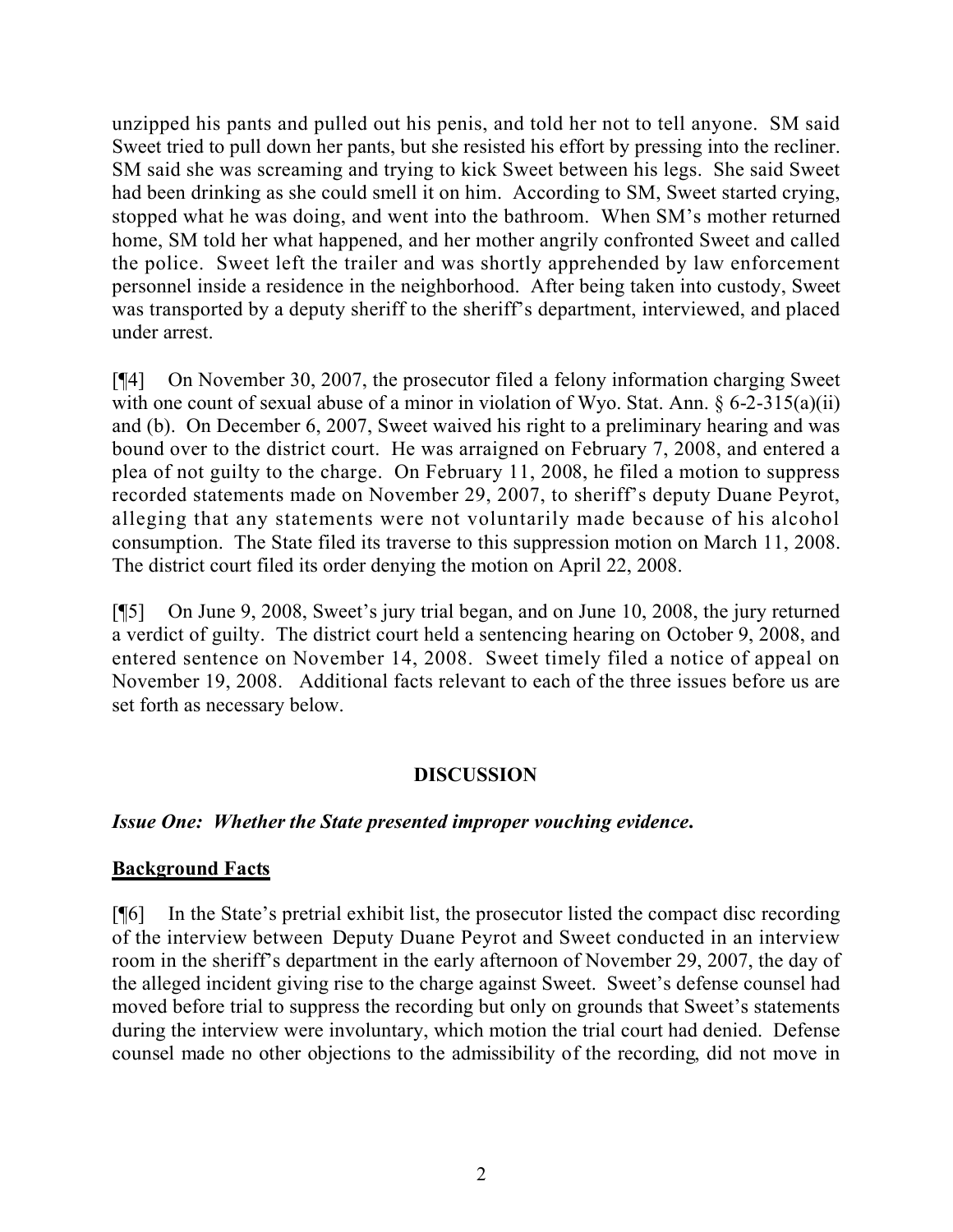limine to redact any portions of the recording, and did not offer any cautionary jury instructions or admonitions concerning the recording.<sup>2</sup>

[¶7] During jury selection, the prosecutor informed the prospective jurors that they would get to hear Sweet's recorded interview. After the jury was empanelled, the prosecutor made his opening statement. In the course of that statement, he commented on Deputy Peyrot's recorded interview with Sweet. The prosecutor stated that after Deputy Peyrot had talked in detail with SM and her mother, Deputy Peyrot returned to the sheriff's department and interviewed Sweet. The prosecutor then stated:

> **You will get to hear the deputy's impressions of Mr. Sweet as he sat there at that table**; the fact that it was obvious to him that he had been drinking. You will get to hear Mr. Sweet's words as he responds to the questioning process. As I recall it, that interview takes approximately a half hour. And I will request that you pay very, very close attention to that recording for a couple of reasons.

> First, we think that you will see a shift in position by Mr. Sweet as the interview takes place. We think you will see that he was able to understand the questions that he was asked; that he was able to defend the positions he took at various times during the interview, and we think toward the end of it **you'll begin to hear a couple of things that become significant to you**.

> First of all, he'll agree he had a close relationship with the young girl, nearly a father/daughter type of relationship.

# Second, **we believe that you'll hear that he believed she's truthful.**

Third, you'll be able to hear Mr. Sweet thought he might have done something in his sleep.

Now, of significance to this case – well, let me back up just a little bit. Now, **you'll be able to hear the entirety of that recording during Mr. Peyrot's testimony**, and I may use it again in my closing argument. But I must ask you to

<sup>2</sup> W.R.E. 105 provides "[w]hen evidence is admissible as to one (1) party or for one (1) purpose but not admissible as to another party or for another purpose is admitted, the court, upon request, shall restrict the evidence to its proper scope and instruct the jury accordingly."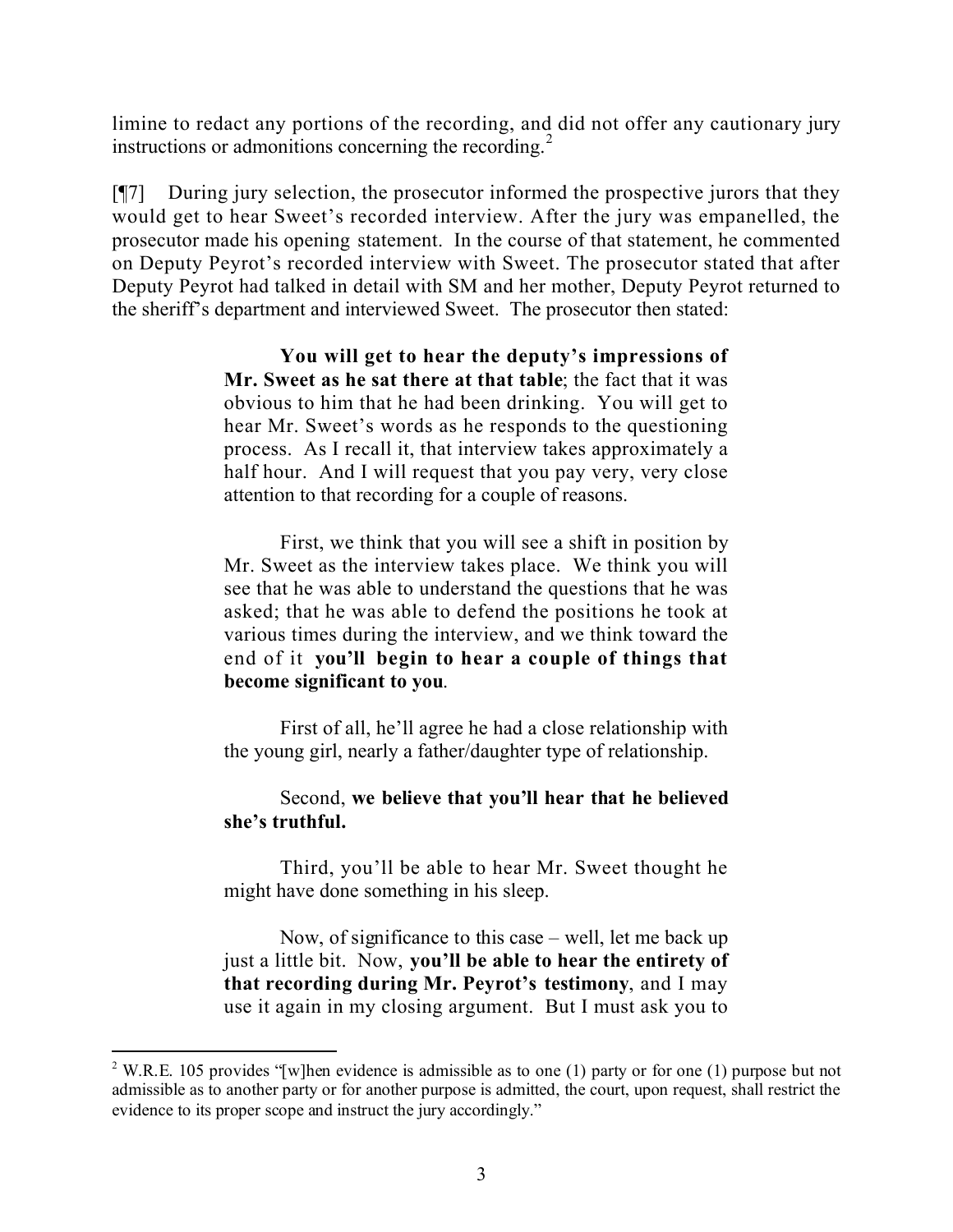pay very close attention to that, because even though you'll be allowed to take the recording into the jury room, you will not get to play it again. So **it is significant evidence, and you need to concentrate on it.** [Emphasis added.]

[¶8] Defense counsel did not object to the prosecutor's opening statements. But, defense counsel did address in his opening statement what he called Sweet's "so-called confession." He asked the jurors to listen very carefully and "to keep really careful notes of the things said in that." He then stated:

> One of the things that I'd like you to watch for is to see if Mr. Sweet ever says that I did this. You're never going to hear that. In fact, he says he didn't do it. He didn't do it. He says, Well, he admitted he might have been – done it in his sleep. No, that's not exactly right, and you'll have to be the judges of that, not me.

> That what he says is that at one point, Well, if I did it, I must have been – I must have been asleep. Because he is denying that this ever happened, and that's what you're going to hear, and that's what – that's what it actually is. Mr. Peyrot is a very good questioner and very experienced, and you'll hear that, too. But you will not hear a confession out of it for this particular offense . . . .

[¶9] Following the opening statements, the State presented its case-in-chief. The prosecutor called as witnesses, in order, SM; SM's mother, CB; John Wilkey, at whose residence Sweet was located after leaving the trailer when SM's mother angrily confronted him; Deputy Sheriff Kim Benedict, who drove Sweet to the sheriff's department after he had been taken into custody at Mr. Wilkey's residence; and Deputy Sheriff Duane Peyrot, who interviewed both SM and Sweet on the day of the alleged incident.

[¶10] Because the appellate issue of improper vouching focuses on Deputy Peyrot's statements concerning Sweet's mendacity and guilt and SM's truthfulness appearing in his recorded interview with Sweet, we shall begin with a review of relevant portions of the prosecutor's direct examination of Deputy Peyrot which explored both the deputy's interview of SM and his interview of Sweet. In response to the prosecutor's preliminary questions, the deputy testified briefly about his fifteen years in law enforcement which included the most recent eight years as a felony investigator. The prosecutor then questioned the deputy about his interview of SM and SM's mother at their residence:

Q. And did you go inside the residence?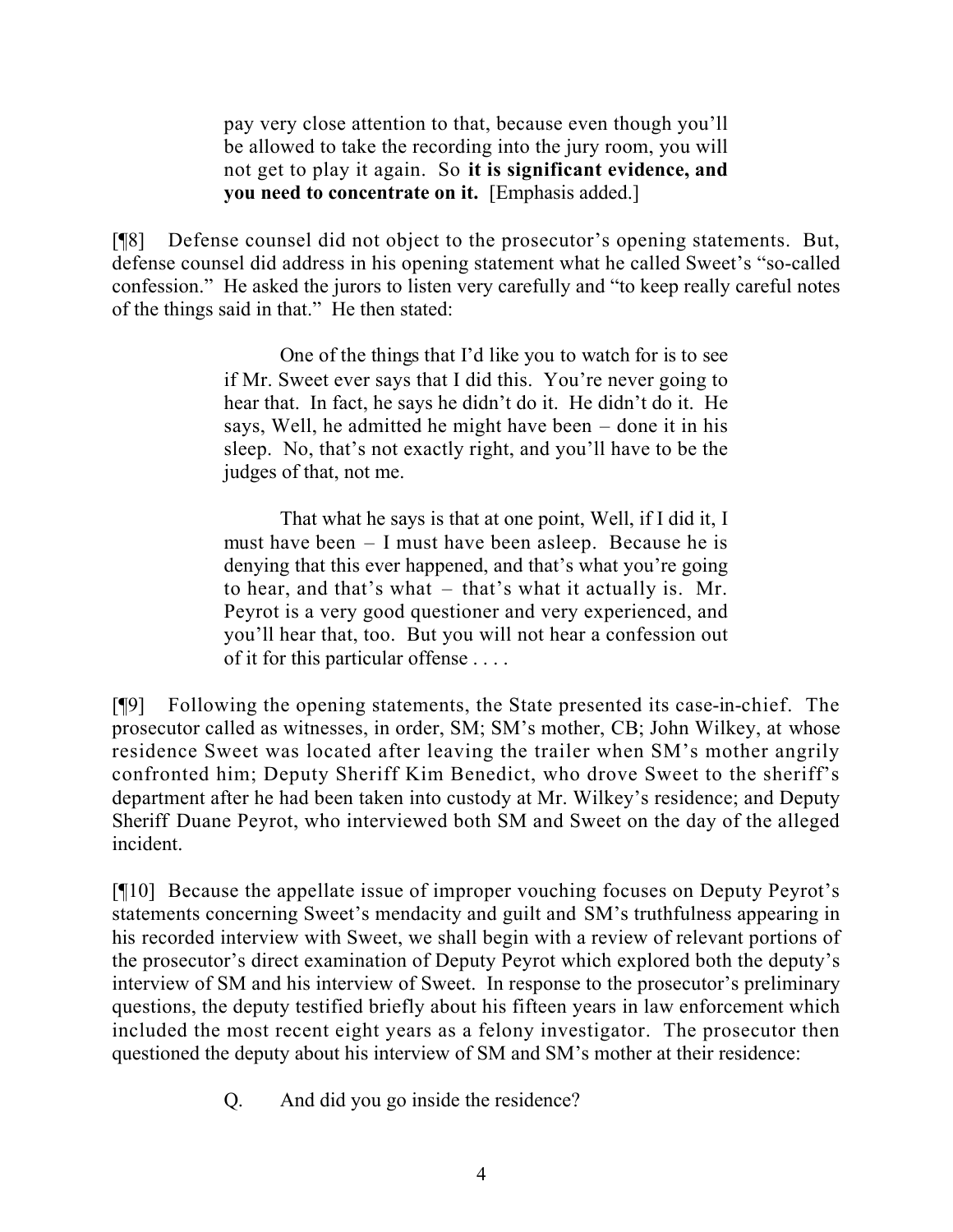A. I went inside where I met [CB], introduced myself to her. She introduced me to [SM]. Those are the two people in the house at the time.

Q. All right. Once you'd been introduced to both of them, what did you do, sir?

A. Well, briefly I talked to [CB]. She was very animated. She was angry. Her hand was bleeding. She was talking very rapidly, and she explained to me what she had done.

Q. All right. After talking with her, what did you do then?

A. After – after talking to her briefly, I introduced myself to [SM]. I told [SM] that one of the jobs that I did, in addition to everything else she understood police officers to do, was that **frequently I worked with children, and frequently I worked with children who are involved in cases like the one that we thought we had on our hands at the time.**

I asked [SM] if her and I could talk. At the beginning of that she decided she wanted her mother to be present, so we sat in the living room where we started to talk. Shortly after [SM] started, and I started to get down to the nuts and bolts of our conversation, [her mother] excused herself.

Q. Do you have any idea as to why she did that?

A. Well, I was encouraging her to, just because my experience with young ladies is that they're a little more comfortable – if they're comfortable with me, they're comfortable with me without a parent; but also [her mother] was extremely angry, and I didn't want her to influence [SM] by saying things or by exploding when a certain something come out of [SM's] mouth. So it worked out good for both of us she wanted out of there.

Q. Can you estimate for the jury just how long it was that you interviewed [SM] that day?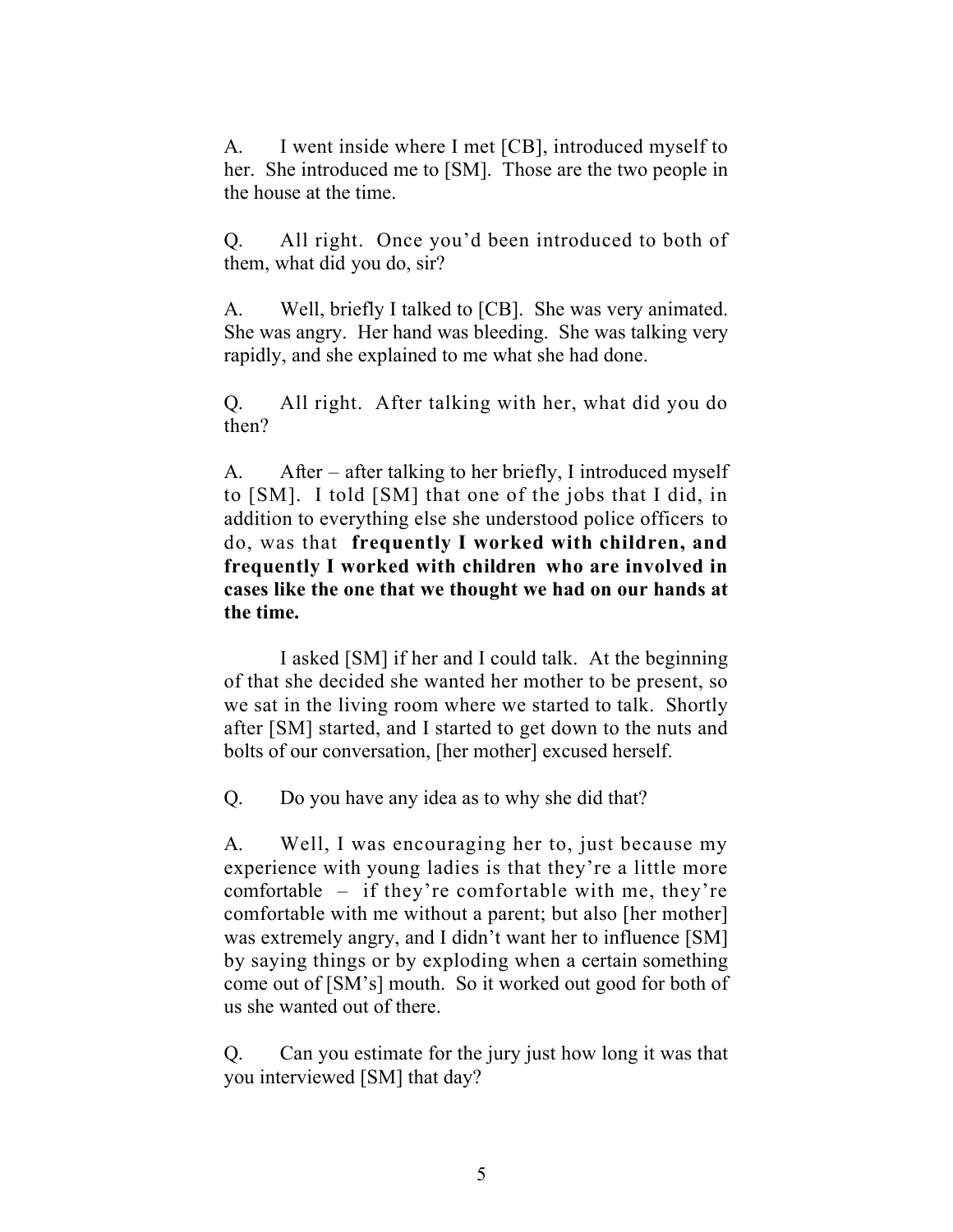A. Well, . . . I think between 35 to 40 minutes.

\* \* \* \*

# Q. All right. **Have you had specialized training in interviewing children?**

- A. I have.
- Q. About how much, sir?

A. Basic interview schools that police officers go to especially as they become investigators or detectives are general in nature and, therefore, not specifically designed for children. I've been to at least two of those.

In November of 2005 I went to Minnesota to a college to a special class, **forensic interviewing of children** put on by the national organization called Corner House, and that training includes especially conversations and interview techniques and ideas and situations to use especially with younger children. After about five minutes of talking to [SM], I decided not to do so much of a formal forensic interview with her like I would if she was younger.

Q. And you made that decision based on her responses to your questioning at the early phase?

A. I did. As we got to know each other a little bit, one of the things that I went through with [SM] was that I'm a police officer and that I deal with kids and that I understand that kids aren't like adults and they can't all the time stand straight up and look you in the eyes and answer questions.

I let her know that if I got something wrong, if I was reading something I thought she said, if I got it wrong or if I misunderstood her, she was completely okay to correct me. She was to line me out if I was even making her uncomfortable or misinterpreting her. **I asked her if she knew the difference between what the truth is and what the lie is.** By the Corner House standards, if you go through those kind of initial questioning with a kid, what you're trying to do is find out how comfortable the child is talking to an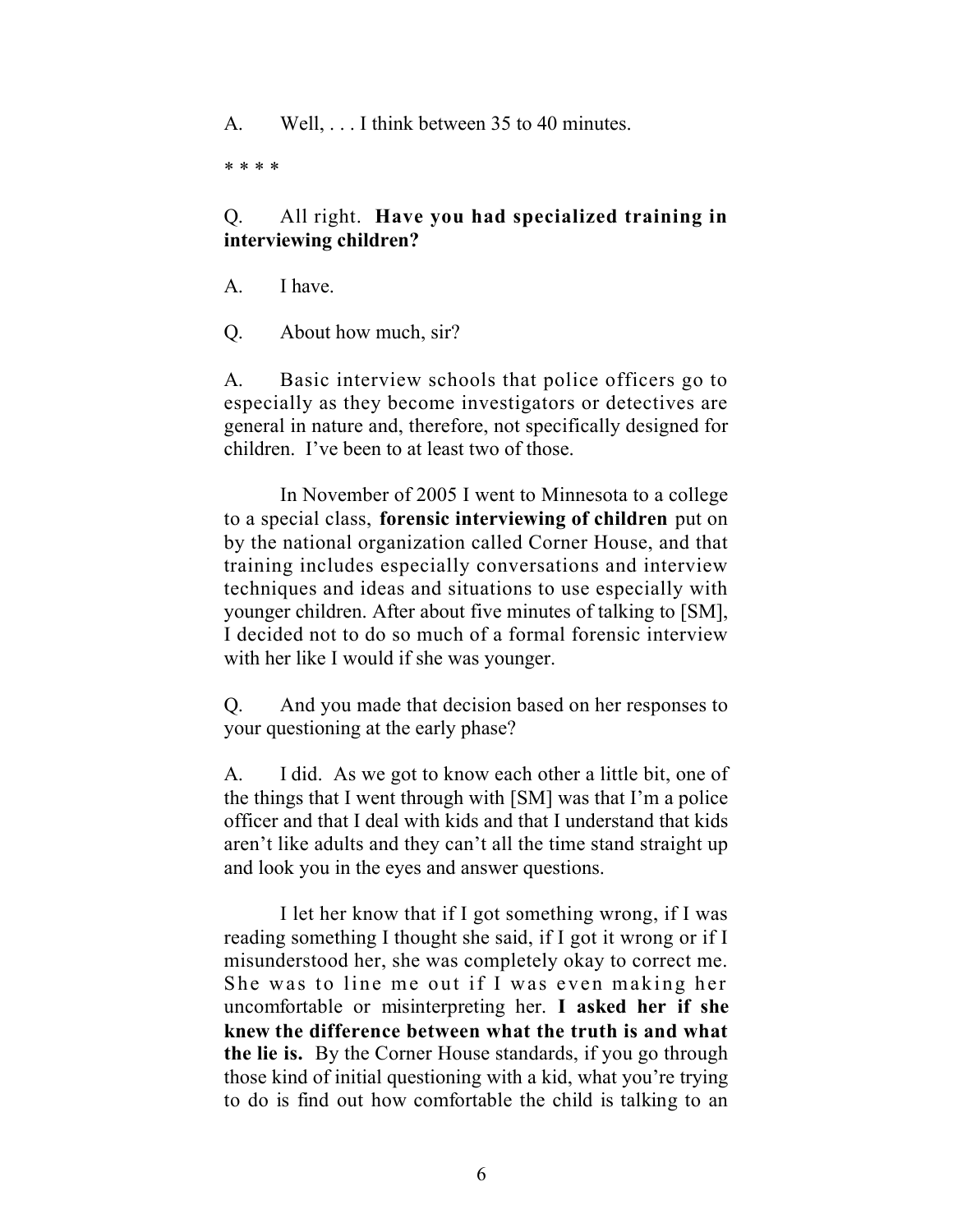adult, talking to an adult in uniform carrying a firearm. And it wasn't too long where I was pretty comfortable. I thought [SM] – I thought [SM] was ready to get going about the nuts and bolts of what I was there to talk to her about, and I kind of skipped over the rest of it.

Q. So would it be fair to characterize your interview with her then as essentially that of a near adult?

A. I think that's fair, yes.

# Q. Could you estimate for the jury **during your entire career how many children that you've interviewed regarding sex crimes?**

A. Well, for – since January of 2000 I have been responsible for probably 90 percent of the sex crimes investigated at the sheriff's department, probably 95 percent of those involving children. **Children victims, technically under the age of 18 are juveniles, probably I would say 125 to 150 victims.**

Q. Go ahead, please.

A. **Since receiving the specialized training in interviewing children**, probably – **probably 50 children since about the fall of '05** since I had the specialized training.

Q. So the grand total would be what approximately?

A. 125 to 150.

Q. All right. Now, did there come a time when you talked with a gentleman by the name of Robert Sweet?

A. Yes, there was. [Emphasis added.]

[¶11] At this point in the prosecutor's direct examination of Deputy Peyrot, the prosecutor had him identify Sweet in the courtroom; identify that the recorded interview of Sweet took place in the sheriff's department; and describe the interview room, its lighting, and its furniture. Next, the prosecutor had the deputy identify for the record the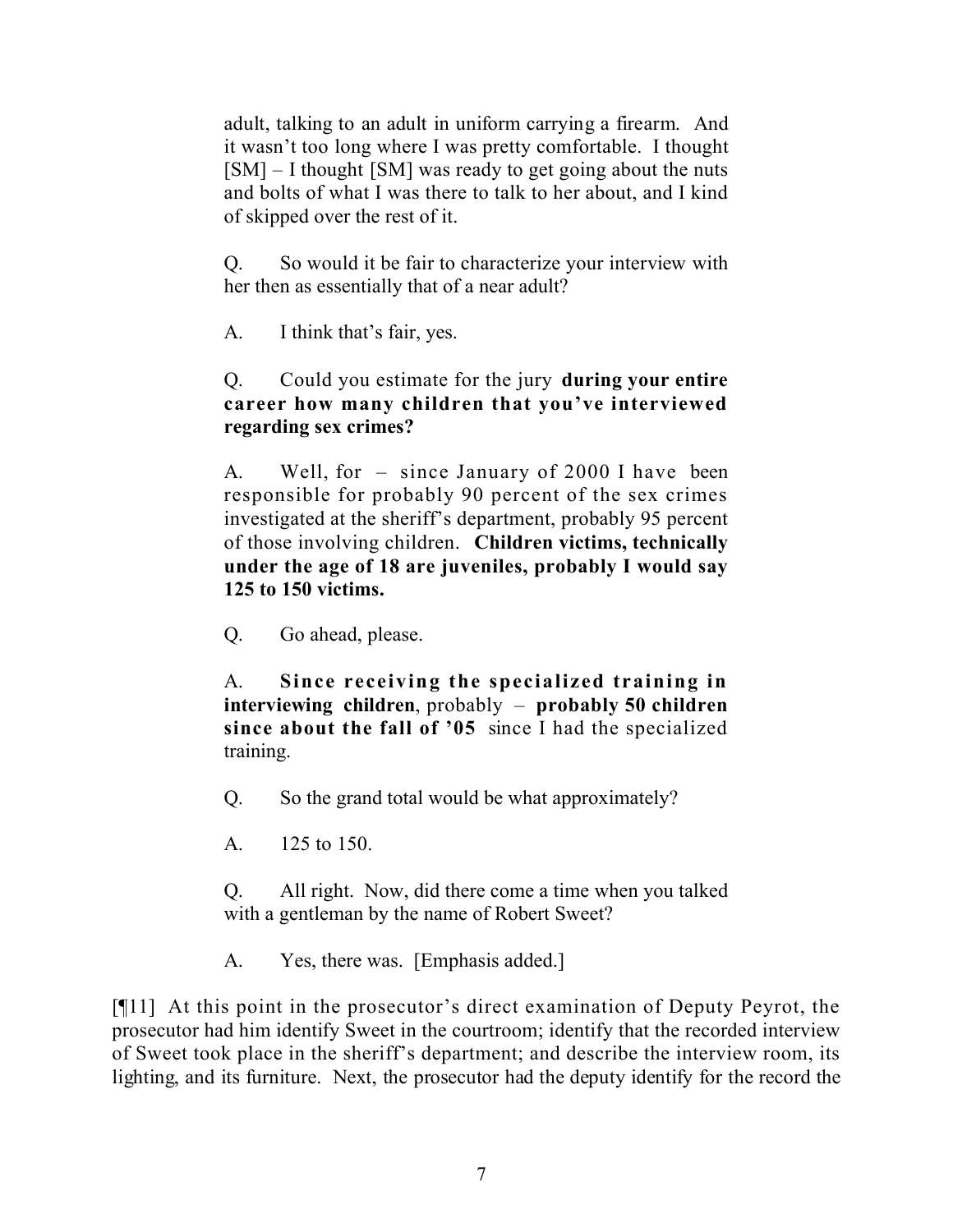CD interview recording and moved its admission into evidence. The prosecutor then played the recorded interview between the deputy and Sweet.

[¶12] The parties have not provided the Court with a transcript of the recorded interview. The Court has, however, listened carefully to the recording. Its playing length is twenty-nine minutes, fourteen seconds. The following excerpts from that recording are the ones of most interest with respect to the improper vouching issue. After brief introductions, Deputy Peyrot said, "Let me tell you what's going on . . . but I think you know, I just came from talking to  $[SM] - uh - she$  told me a story and I think you've done something very dumb today and, uh, and that's why I'm here to try to straighten out with you – because either dumb or planned – and I hope it's not planned." Here, Sweet interjected "I didn't do anything." Deputy Peyrot goes on, "Ok, we're going to do this the right way because I know that's not true and I know you remember." The deputy then informed Sweet why he was in custody and that he could not leave. The deputy then said, "I know you've had a hard day and I know you've done some things today that you normally wouldn't have done." Sweet again interjected, "I didn't do anything wrong." The deputy continued, "My job is to find out what led you to some poor choices today. Ok, so with that in mind, I'm going to go ahead and read you your rights." Following that advisement, Sweet agreed to have a conversation with the deputy. The deputy briefly related his investigation which included talking to SM and SM's mother. The deputy then said that SM seemed to him like a very nice young lady.

[¶13] The deputy and Sweet then talked about Sweet's drinking and events preceding the alleged incident. The deputy then stated that he had talked to SM and her story was the only one the deputy had so far, and Sweet was the only one who could tell his story. The deputy and Sweet then briefly talked about Sweet's having left the trailer because SM's mother had angrily accused him of raping SM, and the deputy stated he knew it wasn't true that Sweet had done that. Then Deputy Peyrot stated, "My only interest here is the truth." For the next five minutes of the recording, Sweet spoke generally about the events of the morning including SM's mother taking the other children in the trailer to school; SM's being sick and staying home; his being asleep; the friendship and trust between him and SM; and that he did not rape or touch SM. The deputy then stated that, in view of that relationship built on trust, the deputy was left with confusion why what happened with SM happened, unless alcohol got the best of Sweet. At this, Sweet asked, "What did she say happened?" Deputy Peyrot then related what SM had told him, including the size of Sweet's penis. Sweet replied that he does undo his jeans (when sleeping). The deputy stated there was only one way SM knew about Sweet's penis and that was because "she's telling me the truth and you've made a gravest mistake today, a huge mistake today . . . and lost control of yourself somehow, which is very unfortunate, I got to tell you [SM's] heart is broken . . . ."

[¶14] Throughout the deputy's statements, Sweet stated that he was sleeping and nothing happened. Deputy Peyrot then stated that he knew Sweet was not sleeping and Sweet felt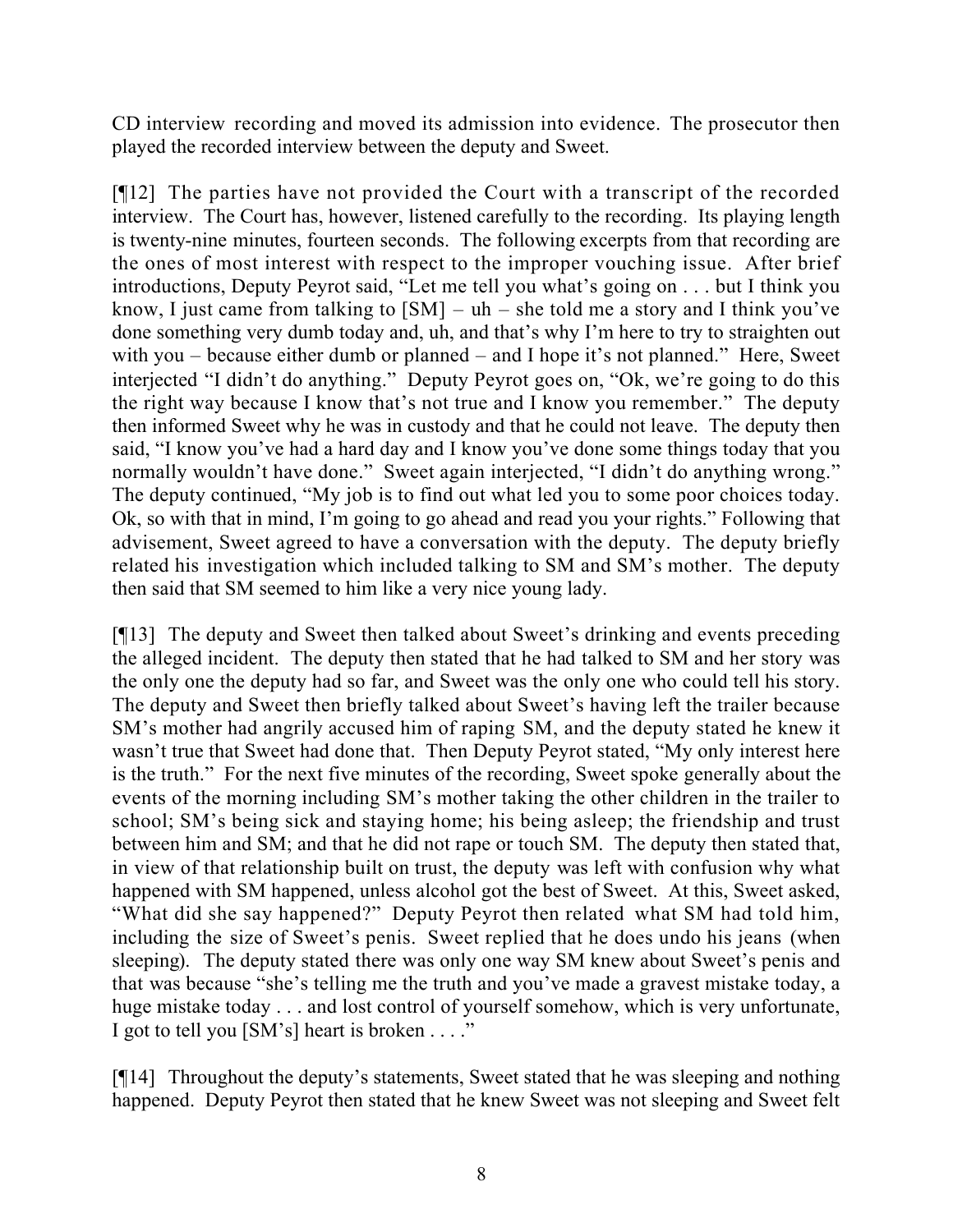bad about what happened. The deputy asked if Sweet had any remorse about what happened; Sweet said nothing happened; and the deputy stated, "I know that you did, I know that [SM] saw your penis this morning." Sweet replied that SM was wrong, to which Deputy Peyrot rhetorically asked, "She's a liar," and Sweet stated he won't call her a liar. The deputy next stated that he has had a lot of experience with men who live with single moms with kids and become their best friend for purposes of sexually taking advantage of their children. The deputy stated that there are only two ways for what happened, one is that Sweet planned and organized it or he made a bad decision. After stating he wondered if he needed to talk to every young lady Sweet had been around, the deputy said, "Well, I know this happened today, I know you reached in her shirt and felt her boobs" – Sweet interjected, "No, I did not" – I know that you unzipped your pants and took your penis out, ok, because there's only one way twelve-year-old [SM] who adores you like a father saw your penis and that's that her story is true and you're feeling holy shit what happened today."

[¶15] After further conversation concerning Sweet's leaving the trailer and going to another trailer that he was not supposed to be in, SM's statement to the deputy, and Sweet's denial, Deputy Peyrot said this was not a situation where Sweet was going to "insult [SM's] honesty . . . my intelligence . . . and your own dignity by telling me that you were asleep . . . ." Sweet then stated he has a history of sleepwalking; he said, "maybe I did it in my sleep, I don't know." Sweet said, "I might have done it, but I was sleeping." He said, "If it happened, I will not disrespect what she said, but I apologize very much so because . . . I did, I went to sleep." After stating Sweet was claiming it happened in his sleep, the deputy said, "Yet, I know it happened and you're saying, maybe, Duane, I did it in my sleep." The deputy said that even in his biggest drinking weekend he never grabbed a twelve-year-old girl and told her, "Don't ever tell anybody about this and took my penis out, that's what happened this morning and I want to know why." Sweet responded that he didn't believe the deputy and didn't believe SM. Sweet then said if it happened, he was extremely sorry, but he didn't believe it did, because he was asleep. Deputy Peyrot then said that the only deviation between what SM had told him and what Sweet was telling him were the things that were trouble for a thirty-sevenyear-old man. Sweet replied he did not touch SM, to which the deputy said, "Well, I believe that you did." When Sweet reiterated that he was not lying, the deputy replied, "I gotta tell you I'm not lying either. I believe the things that [SM] told me." The deputy told Sweet he was not buying his sleepwalking. Sweet again said nothing happened. Apparently at this point in the interview, Deputy Peyrot momentarily left the room.

[¶16] When the deputy resumed his interview, he again reviewed what SM had said about Sweet's penis and that he didn't think she was making a false report. When Sweet said he didn't recall doing anything, the deputy said, "You see the problem I'm in because I believe her hundred percent." In concluding the interview, Deputy Peyrot said: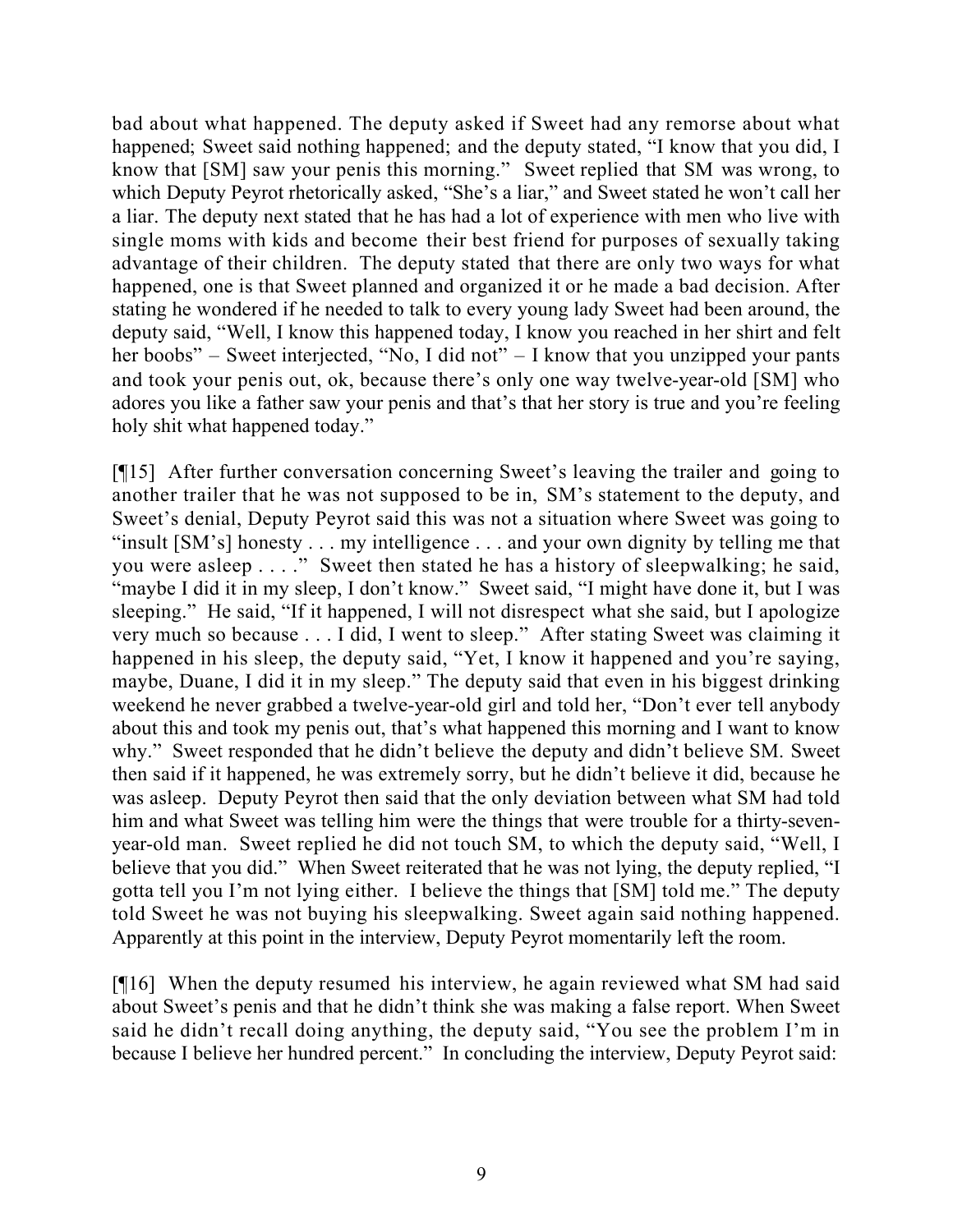You know what, this is what I'm going to do, ok, I'm going to arrest you based upon the things that [SM] said. [SM] said, "He tried to rape me." I think that's true and that's what you're going to jail for. And, you know what, when we're talking about being decent . . . ok, I think that you need to be decent enough to admit that there was a mistake made today.

[¶17] Following the playing of this recorded interview, the prosecutor continued his direct examination of the deputy and asked questions about the deputy's perceptions of SM:

> Q. All right. Thank you. Now, sir, you were present in the courtroom when [SM] testified earlier today, were you not?

A. I was.

Q. You had a chance to observe her demeanor and how she related to being talked to by myself and by [defense counsel].

A. I did.

Q. Could you contrast and compare that with how her mannerisms were when she talked with you in her mother's residence on November 29, sir?

A. Well, [SM's] demeanor was quite a lot different with me. I have had – excuse me – **I've had just a lot of success talking with kids over my career. I think that's both related to the training, the fact that I'm a dad, the fact I'm pretty empathetic. [SM] and I talked for that 40 minutes. I felt like she was comfortable talking to me. I felt like she was truthful talking to me.** I felt like she was – the things she was saying to me, relating to me as facts, fit the situation as I observed them, you know; as you can compare facts being stated to you to the environment and to the feeling you're getting as you're talking to the person.

Q. And how about her volume of voice when she talked with you at the residence, sir?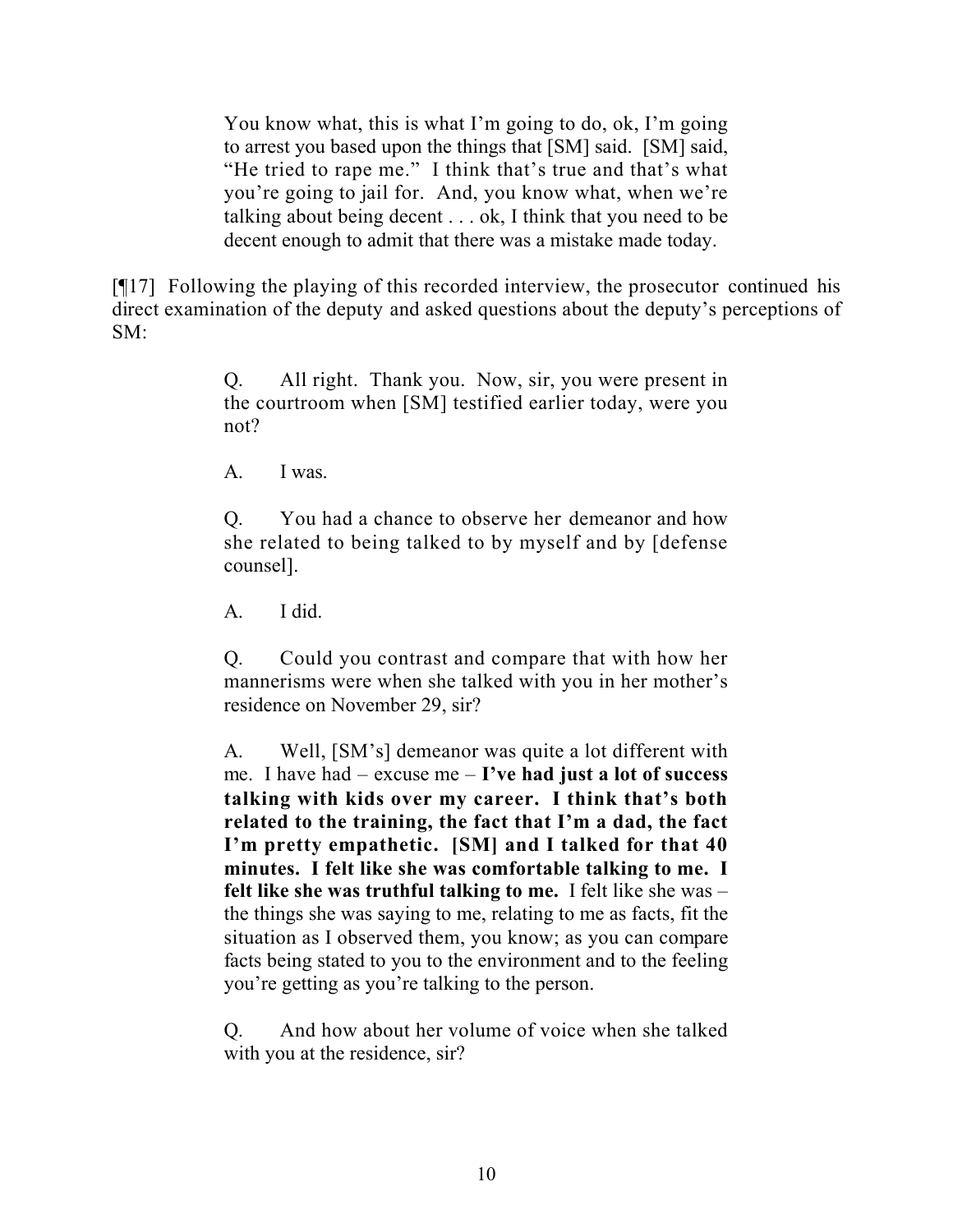A. Well, she's – she's a 12-year-old girl talking to a strange adult male, of which I learned there wasn't a lot of adult males in her life, especially any that would be anything close to a role model. **But I thought she made good eye contact. I thought – I thought she was decisive in answering my questions when I would say, who, where, what, how**.

Q. Did she display any inconsistencies in the interview that you conducted with her?

A. No, she didn't. [Emphasis added.]

[¶18] At this point in the deputy's direct examination, after a side-bar among the prosecutor, defense counsel, and the trial judge, the prosecutor continued his direct examination of the deputy to address apparent inconsistencies in SM's earlier crossexamination testimony brought out by Sweet's defense counsel. The prosecutor addressed these matters by having Deputy Peyrot recount SM's interview statements to him on those specific points brought out under defense counsel's cross-examination of SM. At the conclusion of that direct examination, the prosecutor turned back to the deputy's interview of Sweet:

> Q. Now, sir, let's turn to your interview with Mr. Sweet. What was Mr. Sweet's appearance and demeanor at the beginning of the interview, sir?

> A. I had been informed that the deputies thought that he was – had been drinking. I was pleasantly surprised when I got in the interview room – because I'd never met him before – that he was very articulate; that his speech was very easily understood; that he reacted certainly appropriately to my questioning.

> Q. Uh-huh. As the interview wore on, did his appearance or demeanor change in any fashion?

A. No.

# Q. All right. **Was there anything unusual about the position he took in this case during the interview?**

A. Yes.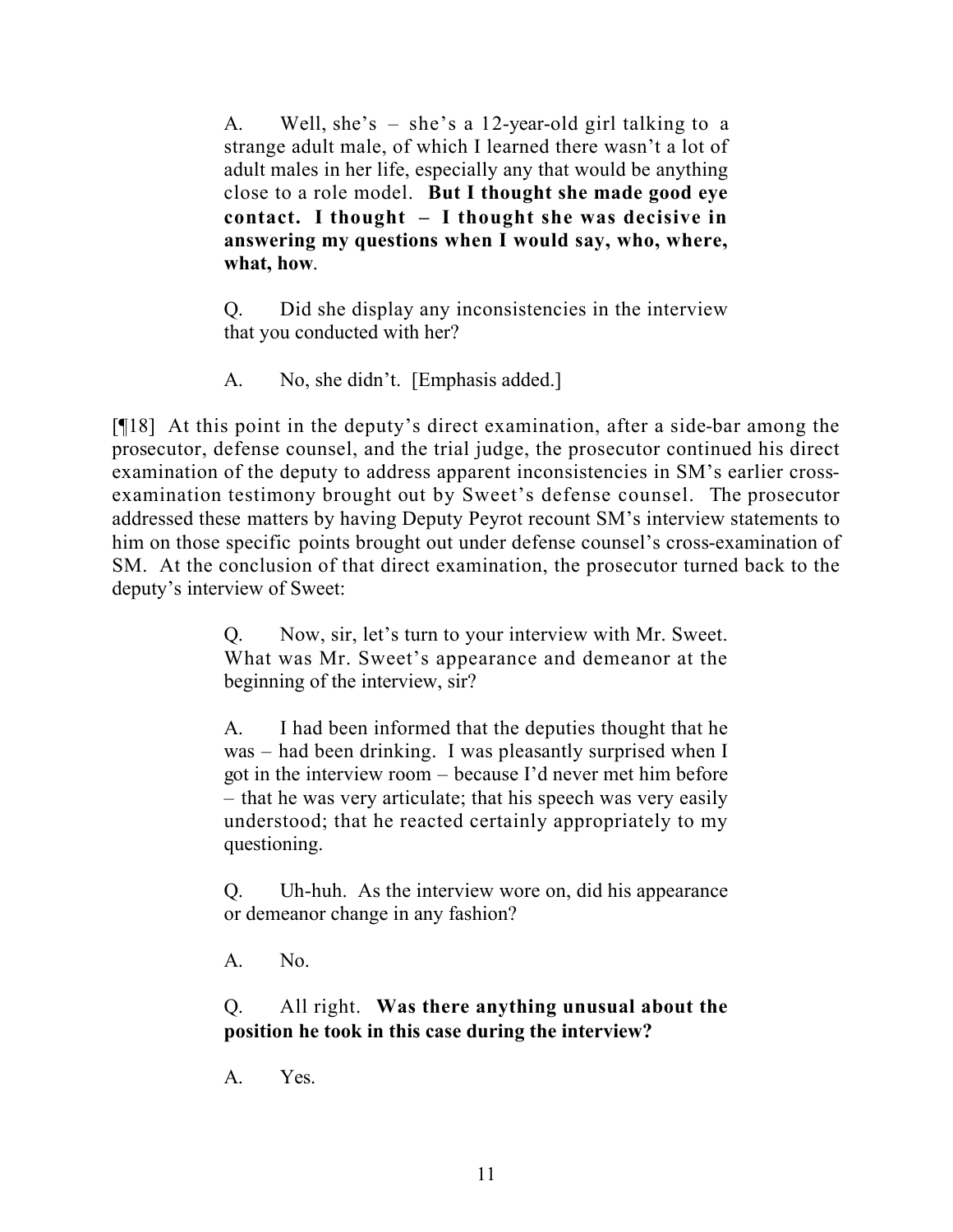Q. What was that, sir?

# A. Well, **I felt throughout the interview with Mr. Sweet that he was trying to deflect me**. He would bring up –

[Defense counsel]: Your Honor, I'm going to object to all of these impressions. Everybody in the courtroom heard the interview.

THE COURT: Sustained.

Q. (By [prosecutor]): Did he appear to maintain his faculties through the entire interview?

[Defense counsel]: I'll object to the same question.

THE COURT: Sustained.

Q. (By [prosecutor]): Did the demeanor change from start to end, sir?

A. No. [Emphasis added.]

[¶19] Defense counsel conducted a brief cross-examination of the deputy. The prosecutor announced that the State's case was concluded. Defense counsel called no witnesses and rested the defense case.

[¶20] During the prosecutor's closing argument, he recounted SM's testimony about the alleged incident, and he said:

> And remember Duane Peyrot when he was talking with Mr. Sweet. He found it very interesting, in fact, very surprising, that this young lady, at 12 years of age, with little, if any, knowledge of sex – of adult sex, would be able to describe this man's penis as small, soft and wrinkly. Think about that very carefully, please, ladies and gentlemen.

Following further argument, the prosecutor played the deputy's interview with Sweet in its entirety. In this regard, he commented:

> Ladies and gentlemen, I played the entire interview out of fairness to the defendant. It may have been overly lengthy.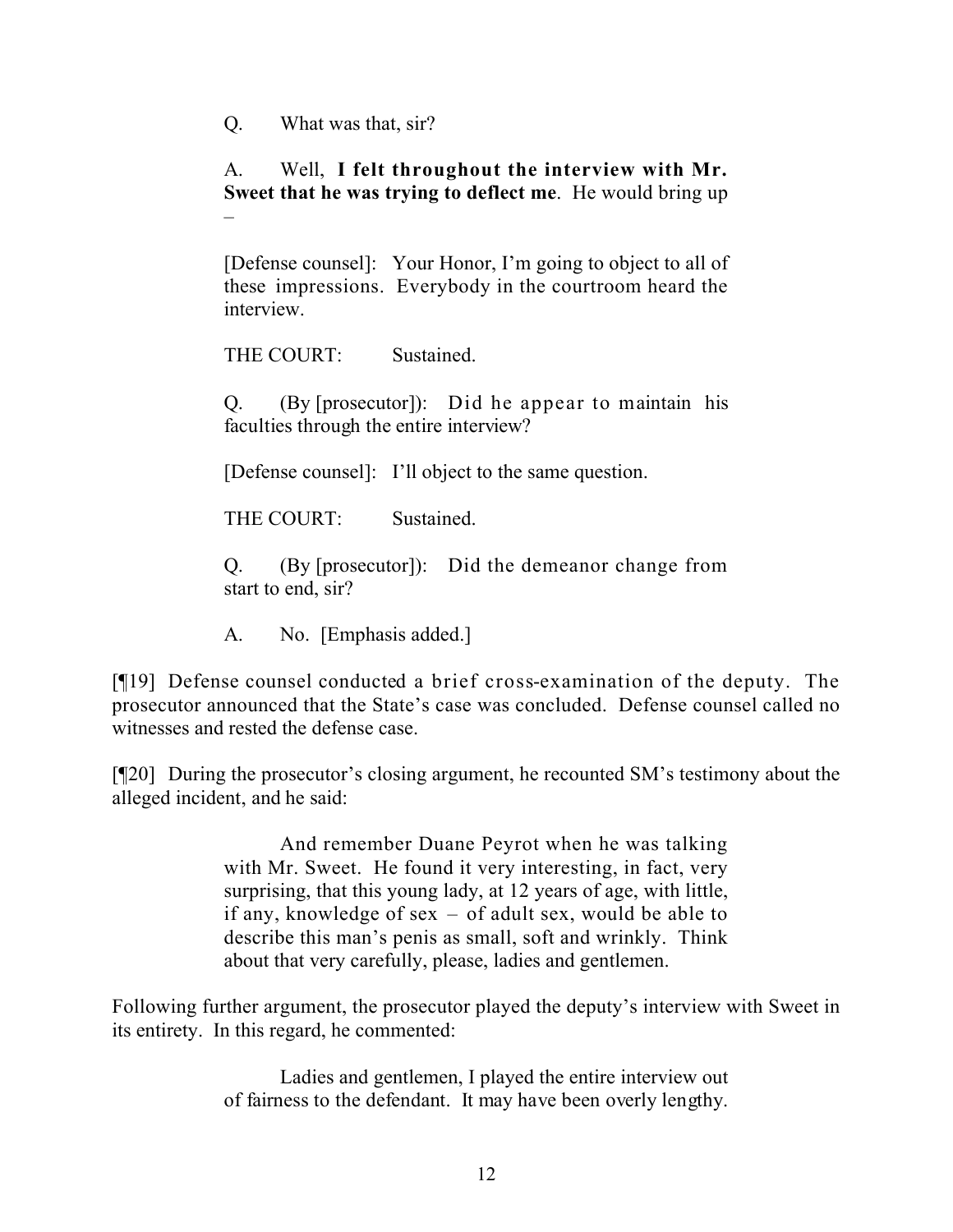If so, I apologize for that. But, again, I felt if we were going to hear his statement to Deputy Peyrot, we should hear all of it.

After further argument, the prosecutor concluded, saying:

**So when Deputy Peyrot says** on the tape **he finds it very interesting** [SM] was able to describe his penis that morning, **I think you should find that very interesting, too.** [Emphasis added.]

[¶21] In defense counsel's closing argument, he emphasized that on the recording Sweet consistently denied the alleged incident happened; that SM's interview statements and trial testimony contained numerous and serious inconsistencies; that there was no physical evidence of the alleged incident, such as bruises on SM's person; and that the recorded interview was a "strange confession" because Sweet consistently denied SM's accusation. Defense counsel remarked that "[a]lmost all of the testimony was from Mr. Peyrot, as he's saying things. He's a very skilled interrogator, very skilled, one of the best we have around here, and did he ever get Mr. Sweet to say that? No."

#### **Standard of Review**

[¶22] We noted at the beginning of this opinion that, because Sweet's defense counsel did not object on improper vouching grounds to the admission into evidence of the recorded interview between Deputy Peyrot and Sweet, the plain error standard of review applies to this issue. "Plain error exists when: 1) the record is clear about the incident alleged as error; 2) there was a transgression of a clear and unequivocal rule of law; and 3) the party claiming the error was denied a substantial right resulting in material prejudice." *Schreibvogel v. State*, 2010 WY 45, ¶ 19, 228 P.3d 874, 882 (Wyo. 2010).

## **Analysis**

[¶23] The State agrees that the incidents alleged by Sweet to be error are clear on the record as is evident from the above and foregoing references. The parties part company, however, on the second requirement of the plain error standard. Sweet maintains that a clear and unequivocal rule of law was violated in a clear and obvious way. In his appellate brief, he states:

> This Court has a long-standing rule that an expert may not vouch for the truthfulness or credibility of a victim, or any other witnesses. *Dean v. State*, 2008 WY 124, ¶ 15, 194 P.3d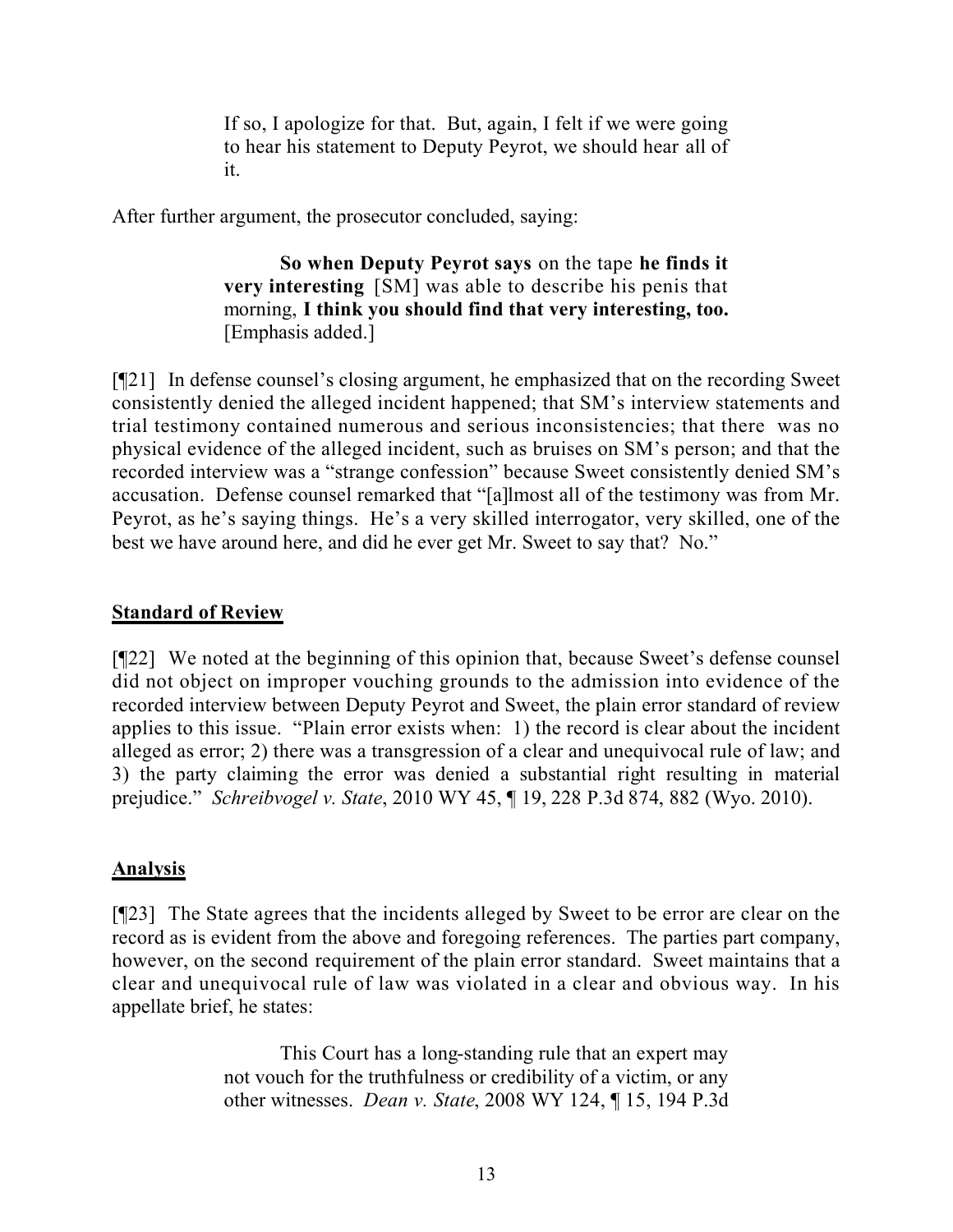299, 304 (Wyo. 2008), *citing, Seward v. State*, 2003 WY 116, ¶ 19, 76 P.3d 805, 814 (Wyo. 2003). Otherwise, evidentiary issues are committed to the sound discretion of the trial court and this Court will not reverse unless it finds a clear abuse of discretion. *Solis v. State*, [9]81 P.2d 34, 36 (Wyo. 1999).

Further, it is improper for one witness to comment that another witness is lying. "The admonition against asking the appellant whether other witnesses lied applies equally to asking any witness whether another witness has lied. *State v. Manning*, 270 Kan. 674, 19 P.3d 84, 100-01 (2001). That is because such questions invade the province of the jury to determine witness credibility. *Id.*" *Profitt v. State*, 2008 WY 114, ¶ 16, 193 P.3d 228, 236 (Wyo. 2008). . . .

\* \* \* \*

This Court has examined vouching-type testimony, evidence and argument in a number of contexts. *See Conine v. State*, 2008 WY 146, ¶ 17, 197 P.3d 156, 162 (Wyo. 2008) (prosecutor's remark in opening statement that witness was a pretty honest man was error, but not prejudicial); *Drury v. State*, 2008 WY 130, ¶ 10, 194 P.3d 1020, 1021 (Wyo. 2008) (police officer testified as lay witness, and tried to interject opinions as to credibility of those interviewed; harmless error found); *Guy v. State*, 2008 WY 56, ¶¶ 20-22, 184 P.3d 687, 694 (Wyo. 2008) (prosecutor's statements that he stood behind law enforcement constituted improper vouching, but no prejudice found); and numerous other cases.

[¶24] In addition to the authority cited by Sweet, we are mindful of this Court's additional authority, from earlier to more recent times. *See Smith v. State*, 564 P.2d 1194, 1198-99, 1200 (Wyo. 1977) (not error for trial court to reject psychologist's testimony concerning defendant's propensity to tell the truth as such testimony invades the province of the jury; expert witness, cloaked in garb of expertise, cannot testify as to the truthfulness of the defendant's version in that it assumes the function of the jury); *Zabel v. State*, 765 P.2d 357, 360, 362 (Wyo. 1988) (well established in Wyoming that an expert witness cannot vouch for the truthfulness or credibility of an alleged victim; "a clear and unequivocal rule of law exists concerning this type of testimony: [t]he credibility of witnesses is the exclusive province of the jury and may not be the subject of expert testimony"); *Stephens v. State*, 774 P.2d 60, 67-68 (Wyo. 1989), *overruled on other grounds by Large v. State,* 2008 WY 22, 177 P.3d 807 (Wyo. 2008) (error to permit a witness, lay or expert, to articulate an opinion as to accused's guilt and error to permit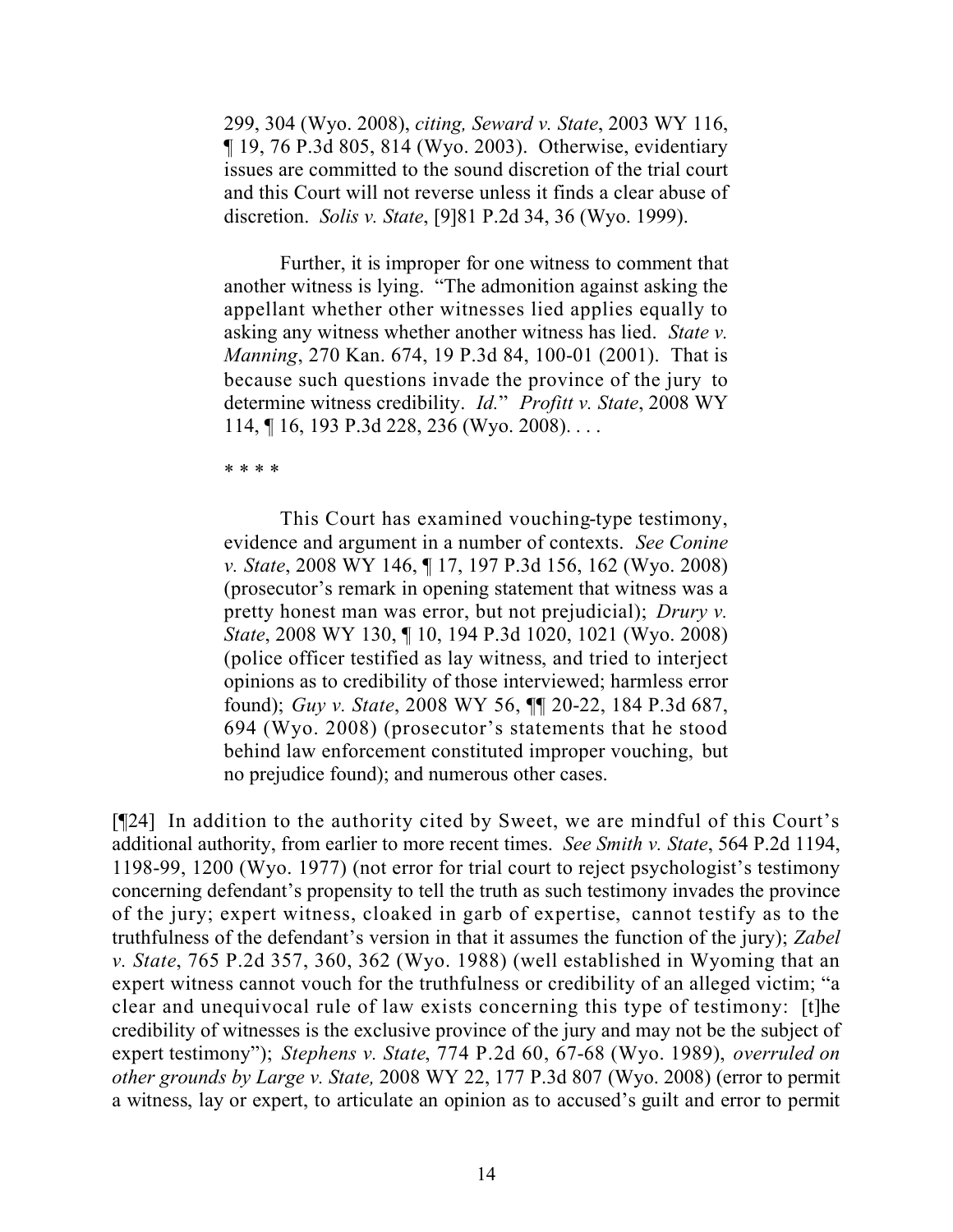expert to vouch for the truth of the victim who did testify; such testimony encourages jury to abdicate its responsibility); *Bennett v. State*, 794 P.2d 879, 881-82 (Wyo. 1990) (error for investigating officer to state opinion that defendant was drug dealer and guilty because it invades jury's function); *Whiteplume v. State*, 841 P.2d 1332, 1337-1341 (Wyo. 1992) (investigating deputy sheriff's direct examination testimony that he listened to alleged victim and determined she had been raped was inferential vouching for truth of alleged victim's testimony which invaded jury's function); *Wilde v. State*, 2003 WY 93, ¶¶ 15-19, 74 P.3d 699, 708-09 (Wyo. 2003) (error to admit evidence vouching for alleged victim's credibility as it invades jury's function to assess credibility issues); *Seward v. State*, 2003 WY 116,  $\P$  18-29, 76 P.3d 805, 812-18 (Wyo. 2003) ("forensic interviewer" and investigating detective both improperly vouched for credibility of alleged victim who also testified at trial); *Lopez v. State*, 2004 WY 103, ¶¶ 9-25, 98 P.3d 143, 146-51 (Wyo. 2004) (same "forensic interviewer" in *Seward* and *Wilde* improperly vouched for credibility of alleged victim who also testified at trial); *Talley v. State*, 2007 WY 37, ¶¶ 10-12, 153 P.3d 256, 260-61 (Wyo. 2007) (State concedes violation of clear and unequivocal rule of law that prohibits "were-they-lying" questions in examination of witness); and *Schreibvogel*, ¶¶ 41-43, 228 P.3d at 888 (State concedes violation of clear and unequivocal rules of law that prohibit a witness's comment on the truthfulness or veracity of another witness and prohibit "were-they-lying" questions in examination of witness as violation invades province of jury).

[¶25] Although the State concedes our abundant authority prohibiting vouching, it maintains that no decision from this Court addresses "the ultimate question of whether the introduction of a police interview, in which officers employed such accepted interviewing techniques as expressing disbelief of an interviewee's story, actually and unequivocally constitutes vouching." Moreover, the State canvasses ten decisions from eight other jurisdictions to demonstrate that "various conclusions have been drawn by courts as to whether police statements made in an interrogation or interview should be considered vouching or commenting upon an individual's guilt when referenced at trial."<sup>3</sup>

<sup>&</sup>lt;sup>3</sup> "In *Lanham v. Commonwealth*, 171 S.W.3d 14 (Ky. 2005), the Kentucky Supreme Court analyzed whether the vouching rules applied to 'non-testimonial statements made by a police officer during an interrogation of a criminal suspect as part of the overall interrogation technique.' *Id.* at 23. In that case, the interrogation included statements by the officer that he believed the appellant was lying. *Id.* at 19. The court began by reviewing the rules established by other jurisdictions, but eventually recognized the difficulty in conjuring from them anything that could confidently be declared a majority rule. *Id*. at 23-26 (citing *State v. O'Brien*, 857 S.W.2d 212, 221 (Mo. 1993) (holding 'the testimony was not error because the officer "was not telling the jury that, in his opinion, the defendant is a liar. Rather, the witness was describing the give-and-take of his interrogation of [the defendant]."'); *Commonwealth v. Kitchen*, 730 A.2d 513, 521 (Pa. Super. Ct. 1999) (holding that statements made in an interrogation accusing a defendant of lying were inadmissible 'because they were "akin to a prosecutor offering his or her opinion of the truth or falsity of the evidence presented by a criminal defendant . . . [or] a prosecutor's personal opinion, either in argument or via witnesses from the stand, as to the guilt or innocence of a criminal defendant . . . ."'); *State v. Demery*, 30 P.3d 1278, 1282-83 (Wash. 2001) (plurality holding that 'officers' comments on the tape "were not offered during live testimony at the trial" and were "part of a commonly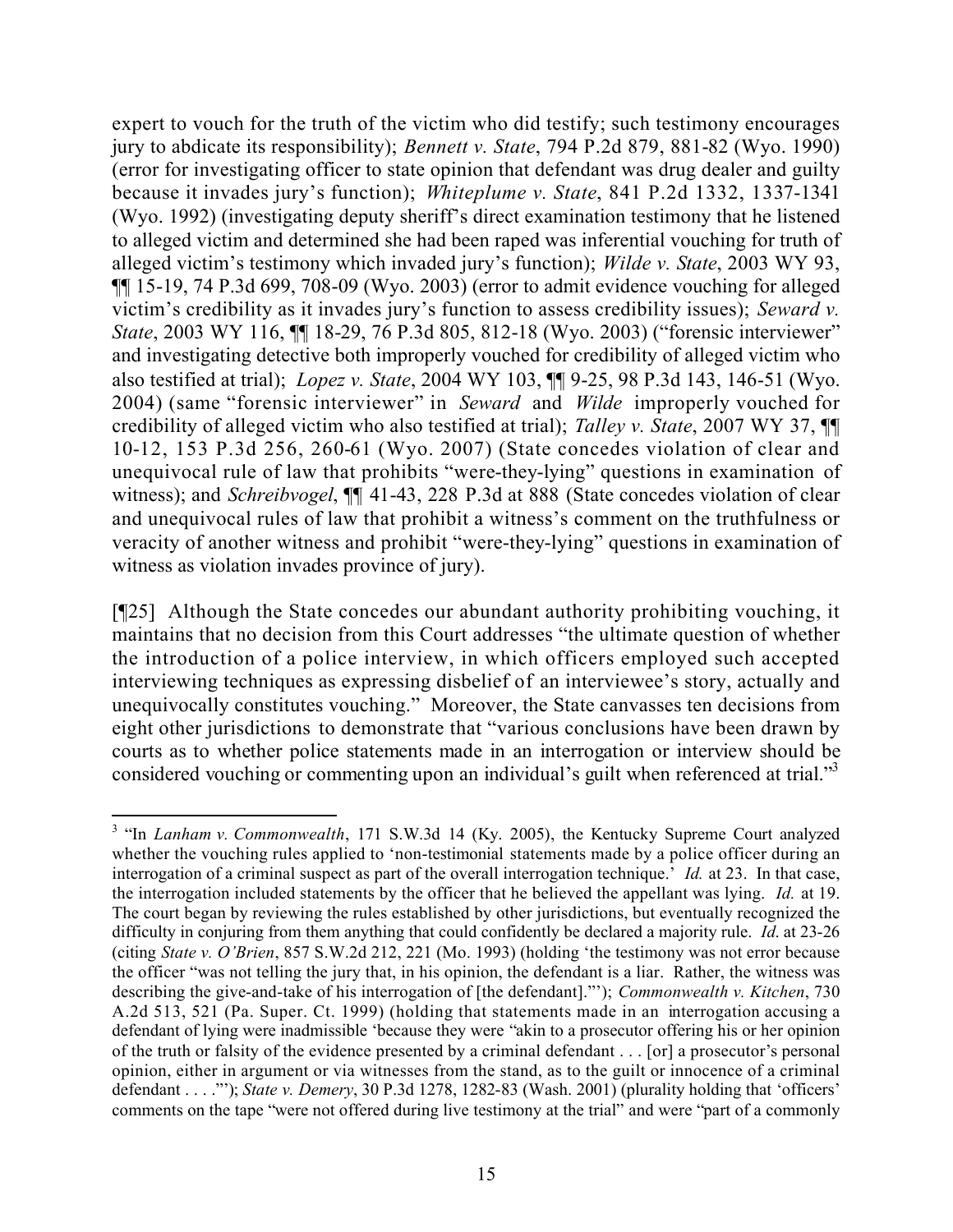[¶26] Both Sweet and the State recognize that in *Pendleton v. State*, 2008 WY 36, 180 P.3d 212 (Wyo. 2008), we considered a factual situation somewhat similar to the instant situation. In that case, Pendleton, who did not object at trial to, but advocated for the admissibility of, a three-hour recorded police interview which was played to the jury,

 $\overline{a}$ used police interview technique, designed to see whether a defendant will change her story during the course of an interrogation."' The plurality also stated that the statements were necessary to show the context of defendant's responses.); *Dubria v. Smith*, 224 F.3d 995, 1001-02 (9th Cir. 2000), *cert. denied,* 531 U.S. 1148 (2001) (holding that '"[t]he questions and comments by [the officer] placed [the defendant's] answers in context, much like a prosecutor's questions at trial." The court also noted that because the comments arose in the context of a pre-trial interview, "[t]hey were not the type of statements that carry any special aura of reliability [with the jury]."'); *State v. Cordova*, 51 P.3d 449, 453-55 (Idaho Ct. App. 2002) (holding that statements during interview that appellant was lying were admissible 'because they provided context for the defendant's answers.'); *State v. Elnicki*, 105 P.3d 1222, 1227-29 (Kan. 2005) (holding that there is no difference between statements made on the witness stand pertaining to one's credibility, and ones presented in a videotape.)). *See also State v. Boggs*, 185 P.3d 111, 121 (Ariz. 2008) (holding that '[b]ecause [the officer's] accusations were part of an interrogation technique and were not made for the purpose of giving opinion testimony at trial, we find no fundamental error.'). "The Kentucky Supreme Court further recognized that, while there is not a clear majority rule,

[a]lmost all of the courts that have considered the issue recognize that this form of questioning is a legitimate, effective interrogation tool. And because such comments are such an integral part of the interrogation, several courts have noted that they provide a necessary context for the defendant's responses. We agree that such recorded statements by the police during an interrogation are a legitimate, even ordinary, interrogation technique, especially when a suspect's story shifts and changes. We also agree that retaining such comments in the version of the interrogation recording played for the jury is necessary to provide a context for the answers given by the suspect.

*Lanham*, 171 S.W.3d at 27.

"In *Lanham* and the cases cited therein, the courts' somewhat divergent rules were concerned with statements made by officers during interrogation which indicated a belief that the defendant was lying. The rules are just as divergent when it comes to officers making statements during interviews which indicate they believe the victim. In *Clark v. Commonwealth*, No. 2006-SC-000379-MR, 2008 WL 4692347 (Ky. Oct. 23, 2008), the Supreme Court of Kentucky decided to not extend the rule of law from *Lanham* to situations where an officer states to a suspect during an interview that he believes the victim. The court held that the rule from *Lanham* was limited to accusations by an officer that the defendant is not being truthful. Unwilling to extend the rule, the court concluded that the recorded interview with the statements regarding the victim telling the truth amounted to vouching for the victim's credibility. *Id.* at \*5.

"However, the Idaho Court of Appeals extended its rule from *Cordova*, and allowed statements regarding the credibility of a child victim's accusations. In *State v. Flegel*, No. 32956, 2007 WL 4247653 (Idaho Ct. App. Dec. 5, 2007), the jury heard a recorded interview that included statements by a detective expressing her opinion regarding the truth of the victim's accusations. *Id.* at \*5. The court, in reviewing its holding in Cordova, stated that a 'suspect's answers to police questioning are only admissible to the extent that they are relevant. Thus, an interrogator's comments that he or she believes the suspect is lying are only admissible to the extent that they provide context to a relevant answer by the suspect.' *Id.* Based upon this rule of the law, the court held that the detective's statements regarding the victim's credibility were necessary to provide context for the appellant's responses and, therefore, admissible. *Id*. at \*6."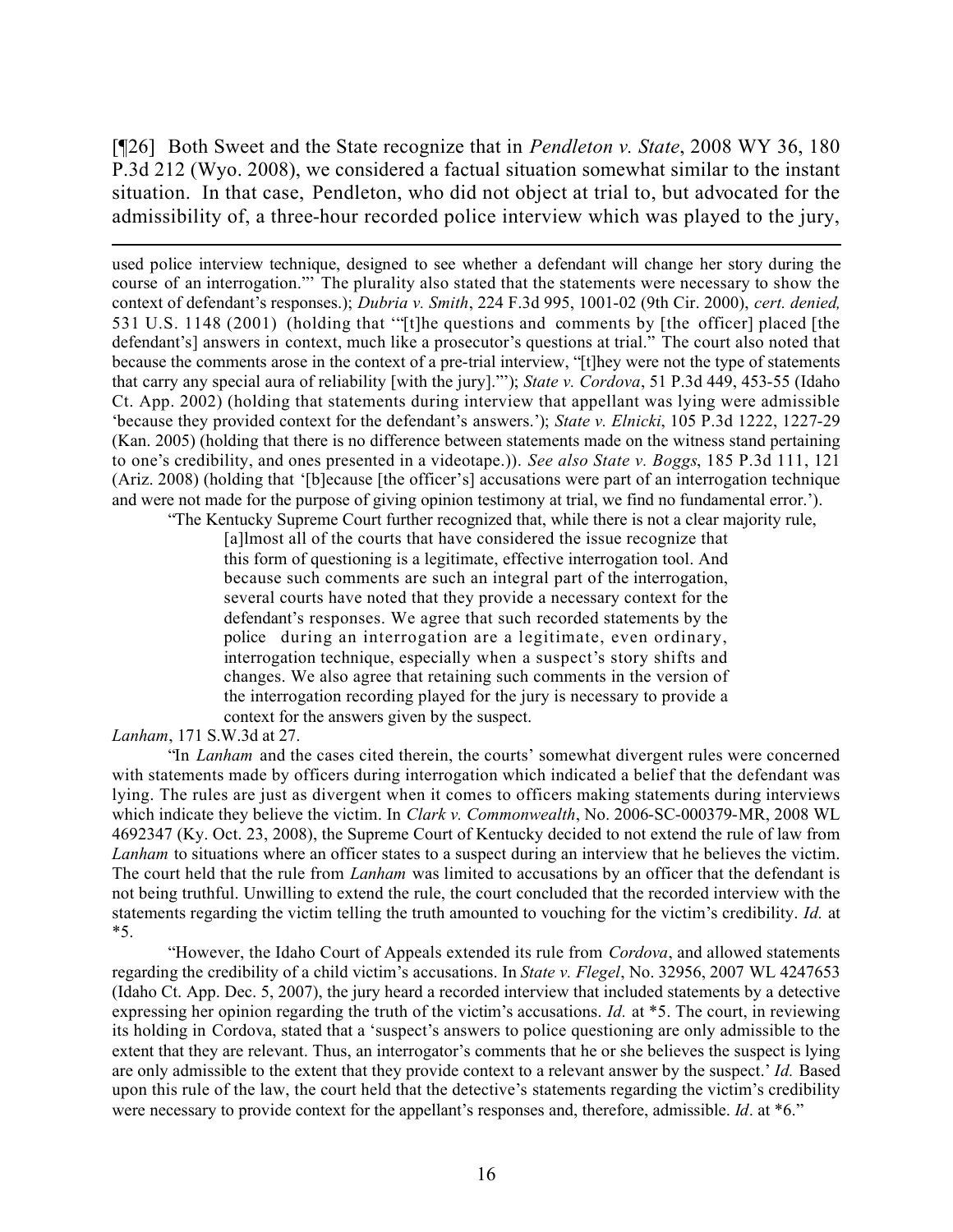claimed on appeal that in a short excerpt from that recorded interview the officers expressed opinions of guilt and implicitly vouched for the credibility of the State's witnesses when they accused Pendleton of lying. *Id.,* ¶ 10, 180 P.3d at 216. Instead of addressing the first two requirements of the plain error standard – the incident is clear on the record and the violation of a clear and unequivocal rule of law – this Court only analyzed whether prejudice resulted when the jury heard the short excerpt about which Pendleton complained. *Id.,* ¶ 11, 180 P.3d at 216. We found no prejudice because Pendleton had advocated for the admissibility of the recording; Pendleton's opening statement and closing argument repeatedly referred to the short excerpt in question and emphasized to the jury to listen to the entire recording as a whole; it was apparent that Pendleton intended to use the recorded interview as a means of presenting her version of the events without testifying in open court; the recorded interview appeared to have been an integral part of Pendleton's trial strategy; and the jury instruction that it was for the jury to determine the credibility of all witnesses and the evidence mitigated any adverse effect that the alleged improper statements might have had on the jury. *Id.*, **¶** 13-19, 180 P.3d at 217-18.

[¶27] Sweet distinguishes *Pendleton* from his situation by noting that he, unlike Pendleton, did not advocate for the admissibility of the recorded interview; rather, he unsuccessfully moved to suppress the interview, albeit on involuntariness grounds. For its part, the State argues that in *Pendleton* we made no finding and did not discuss whether the short excerpt in question actually constituted the giving of vouching testimony. We disagree. Implicit in our review were our determinations that the record clearly showed the incident and a clear and unequivocal rule of law had been violated. Had that not been implicit, we would not have gone directly to the prejudice requirement.

[¶28] We have carefully considered the contending arguments and must hold that Deputy Peyrot's numerous statements in both the recorded interview and his trial testimony, as identified by Sweet in his argument and as identified in our recounting of his trial testimony, violated in a clear and obvious way this Court's long-standing rules prohibiting a witness to express opinions about the accused's mendacity and guilt and about the alleged victim's truthfulness and credibility; such statements invade the exclusive province of the jury to determine the credibility of the witnesses and the evidence.

[¶29] With regard to prejudice, the third requirement of the plain error standard, Sweet emphasizes that the prosecution rested entirely upon the hotly contested credibility of SM, as there was no physical evidence that the alleged abuse had occurred. He points out that his cross-examination revealed numerous inconsistencies in her testimony and interview statements. He argues there was an implication that SM's motive in her accusation was to leave her mother's household and live with her father. He notes that the recorded interview was played to the jury twice, during the prosecution's direct examination of Deputy Peyrot and again in the prosecution's closing argument. He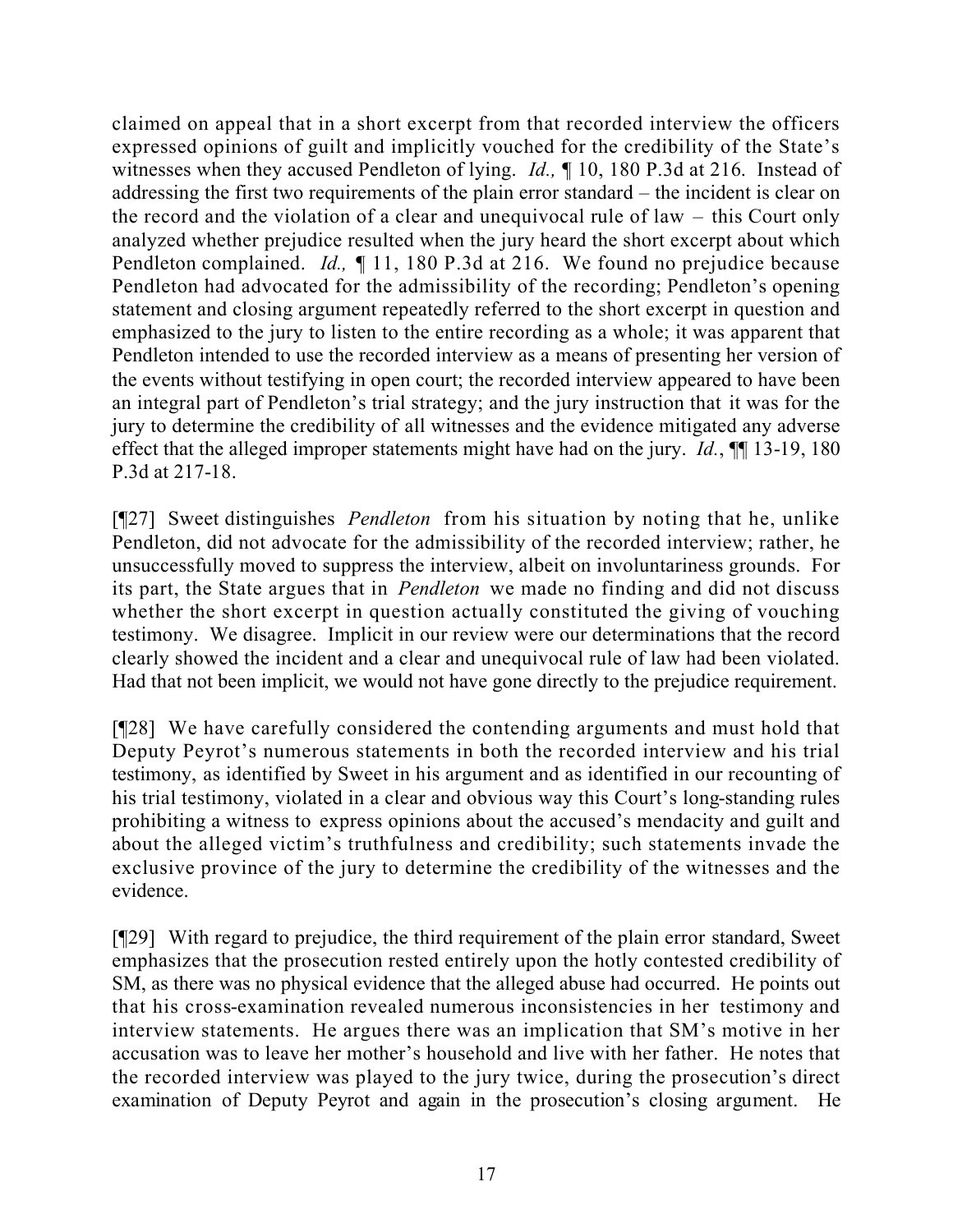argues that because the prosecution's case rested entirely on the inconsistent and suspect word of SM, the overwhelming amount of improper vouching ensured that prejudice existed.

[¶30] In response, the State argues that Sweet has failed to show he was prejudiced by the recorded interview. The State notes that Sweet relied heavily upon the recorded interview in his closing argument, pointing out that he never admitted to any wrongdoing and that he stated at least twenty-five times that he did not do what SM accused him of. The State also reminds us that the jury was instructed about its exclusive role in determining witness credibility and that we presume the jury follows this instruction. According to the State, it is likely the jury understood that Deputy Peyrot's statements during the recorded interview were part of an interrogation technique. We think that unlikely since there is no evidence that the deputy explained that in his trial testimony. In its brief, the State claimed that nothing in Deputy Peyrot's trial testimony came remotely close to resembling vouching for SM; however, we commend the State for correcting that claim in oral argument. In that particular instance, one finds in the deputy's testimony on direct examination this statement:

> I've had just a lot of success talking with kids over my career. I think that's both related to the training, the fact that I'm a dad, the fact I'm pretty empathetic. [SM] and I talked for that 40 minutes. I felt like she was comfortable talking to me. I felt like she was truthful talking to me. I felt like she was – the things she was saying to me, relating to me as facts, fit the situation as I observed them, you know; as you can compare facts being stated to you to the environment and to the feeling you're getting as you're talking to the person.

Finally, the State points to the prosecutor's closing argument in which he reminded the jury that it was for the jury alone to decide what the evidence was and the weight to be given each person's testimony and the evidence.

[¶31] Under plain error analysis, to establish material prejudice an appellant must show a reasonable possibility that he would have received a more favorable verdict in the absence of the error. *Zabel*, 765 P.2d at 362. Our examination takes into account the entire record. *Pendleton*, ¶ 11, 180 P.3d at 216; *Talley*, ¶ 14, 153 P.3d at 261. When the error concerns the admission of improper evidence, among the considerations are:

> (1) whether the evidence furnished important corroboration of other testimony; (2) whether it related to a material, consequential fact; (3) whether counsel relied on the evidence in argument; (4) whether the evidence was cumulative; and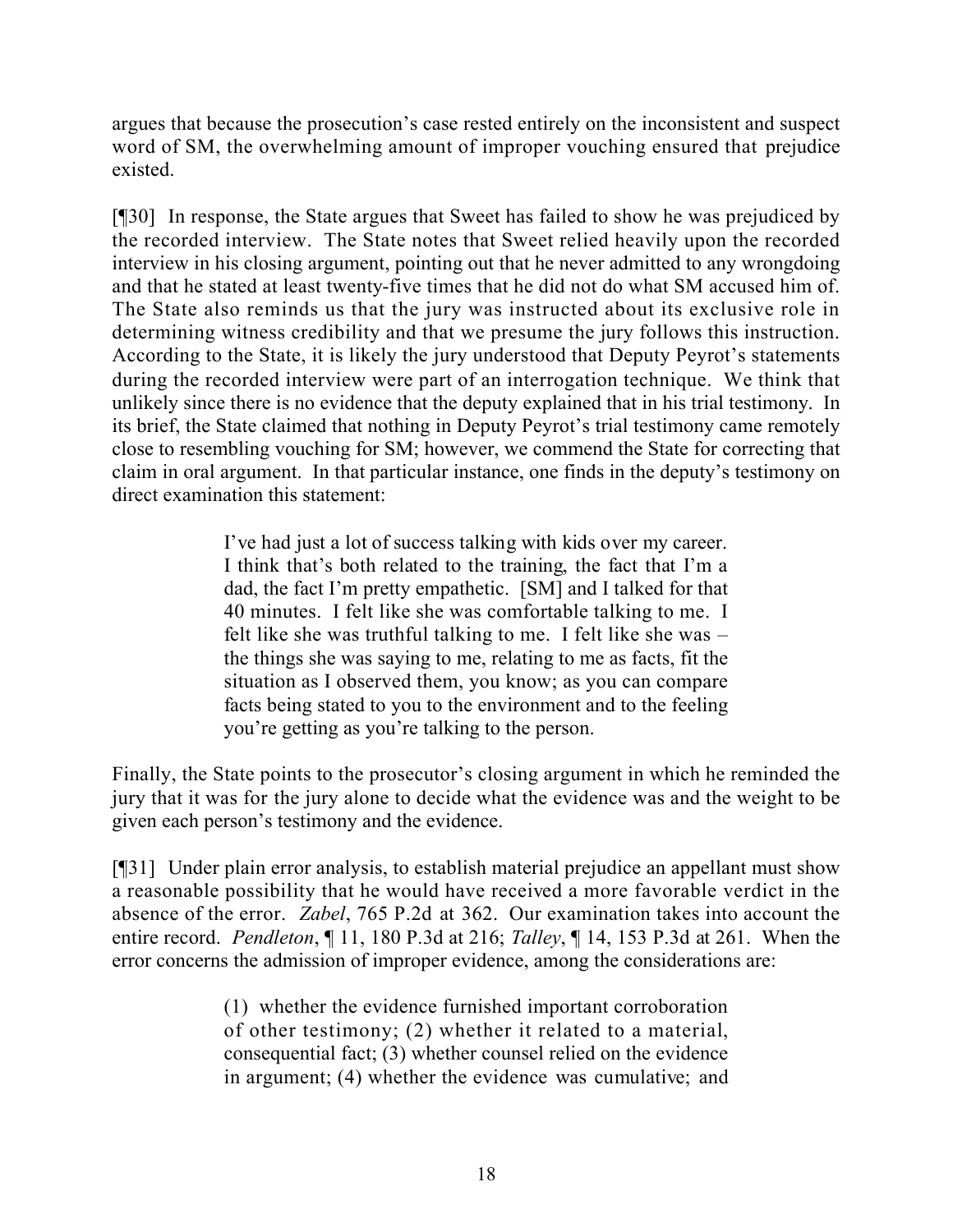(5) the effect of any instructions given to the jury. 1 Weinstein's Evidence, ¶ 103[06] (1986).

*Zabel*, 765 P.2d at 362. We have recognized that "perhaps the single most significant factor in weighing whether an error was harmful is the strength of the case against the defendant." *Id.* (quoting 3A Charles A. Wright, et al., *Federal Practice and Procedure* § 854 at 305 (2d ed. 1982)).

[¶32] In this case the State's evidence of Sweet's guilt was not overwhelming; the State provided no physical evidence as there was none; it relied solely on testimonial evidence. A close factual dispute existed between SM's testimony and Sweet's statements contained in the recorded interview. In the State's opening statement to the jury, it told the jury that the recorded interview was "significant evidence" on which it needed to concentrate and that it would hear on the recording that Sweet believed SM was truthful. In the State's case-in-chief, the prosecution presented Deputy Peyrot as an expert "forensic interviewer" and the deputy testified that, during his interview of SM, he asked her if she knew the difference between the truth and a lie. Under the prosecutor's questioning, the deputy testified as to his opinion of SM's mannerisms and demeanor during her interview with him and her testimony at trial; he testified "I felt like she was truthful talking to me." The prosecutor played the recorded interview between the deputy and Sweet during the deputy's trial testimony and again during the prosecution's closing argument.

[¶33] During the prosecutor's closing argument, he asked the jury to remember that Deputy Peyrot found it "very interesting, very surprising" in his interview with Sweet that SM would be able to describe Sweet's penis; the prosecutor asked the jury to think about that very carefully and told the jury "I think you should find that very interesting, too." Our impression is that the prosecutor relied on the deputy's interview statements and trial testimony to paint Sweet in an unfavorable light and his accuser in a favorable light.

[¶34] While Sweet relied on the recorded interview to show his repeated denials of the deputy's accusations, he had little choice since the court had denied his suppression motion. In that respect, this case is distinguishable from *Pendleton* in which the defendant advocated for the admissibility of the recorded interview.

[¶35] Although the jury instructions correctly informed the jury of its role in determining credibility, we are concerned that no cautionary instructions were given to the effect that the deputy's statements were not to be considered as evidence.

[¶36] Credibility was the pervasive issue for the jury in this trial. In our view, a reasonable possibility exists that in the absence of the deputy's statements in the recorded interview and in his trial testimony which commented on the alleged victim's truthfulness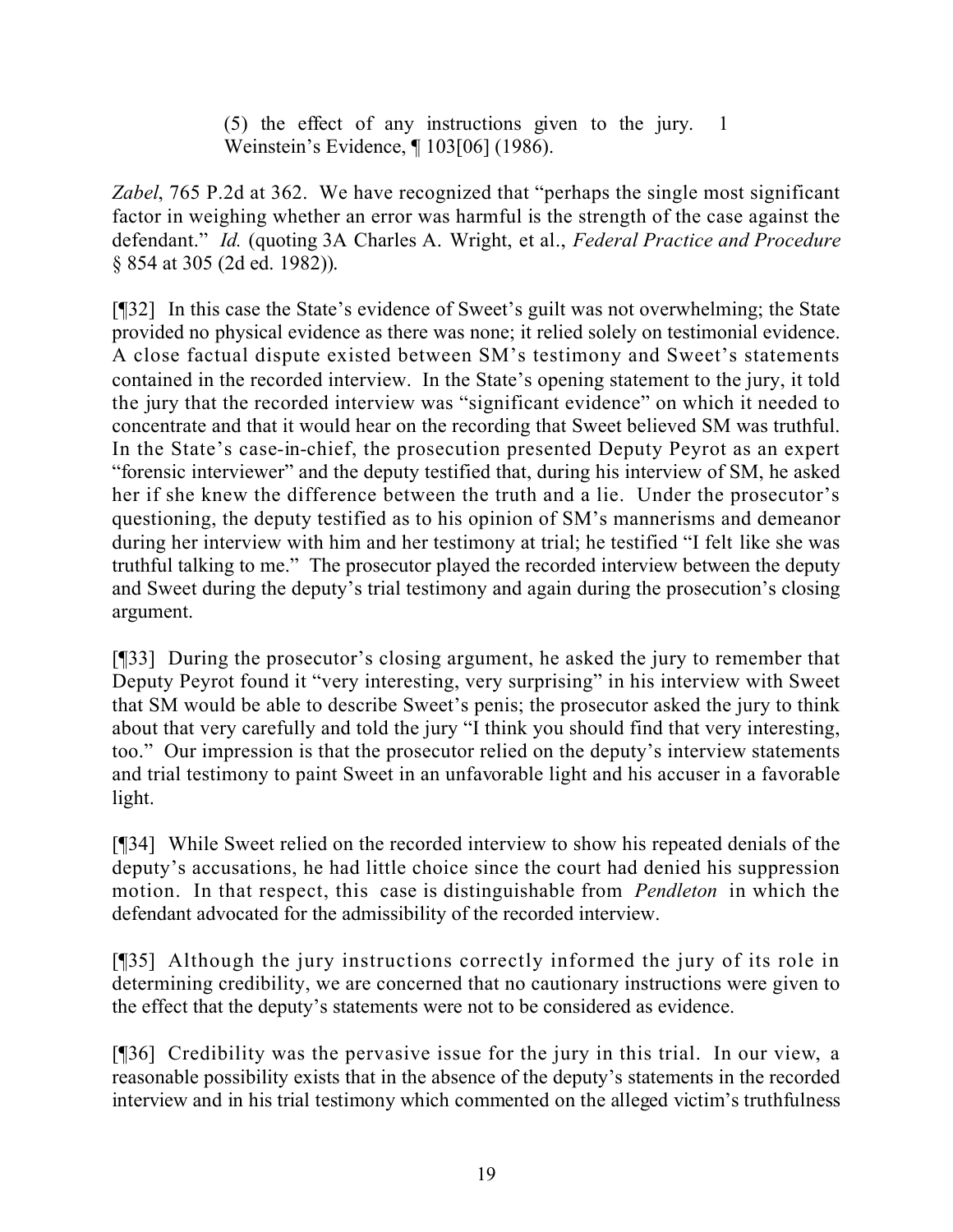and the accused's mendacity and guilt the verdict might have been more favorable to Sweet. Consequently, we reverse and remand for a new trial in which these errors will not be repeated.

# *Issue Two: Whether Jury Instruction No. 11 was improper***.**

# **Background Facts**

[¶37] The trial court gave Jury Instruction No. 11 which read "Corroboration of an alleged victim's testimony is not necessary to obtain a conviction for sexual assault." The record is not clear who proposed this instruction.

## **Standard of Review**

[¶38] As noted previously, the applicable standard of review is plain error.

# **Analysis**

[¶39] Sweet claims error because he was charged with "sexual abuse," not "sexual assault" as this instruction reads. While he and the State argue back and forth about the evolution of the Wyoming statutes covering the various sexual assault and sexual abuse provisions, we find it unnecessary to sort that out because, as we recently observed in *Garza v. State*, 2010 WY 64,  $\llbracket 21, \ldots, P.3d \ldots$ , (Wyo. 2010), we disapproved of a similar jury instruction in *Story v. State*, 721 P.2d 1020, 1044-46 (Wyo. 1986). On retrial of this case, the trial court shall not give this jury instruction.

*Issue Three: Whether cumulative error occurred because of alleged improper victim impact testimony, alleged judicial and prosecutorial bias in favor of the alleged victim, admission of alleged irrelevant evidence, and the prosecutor's multiple references to sexual assault.*

## **Standard of Review and Cumulative Error**

[¶40] As previously stated, the applicable standard of review is plain error. With respect to assignments of cumulative error, we have said:

> The purpose of evaluating for cumulative error is to address whether the cumulative effect of two or more individually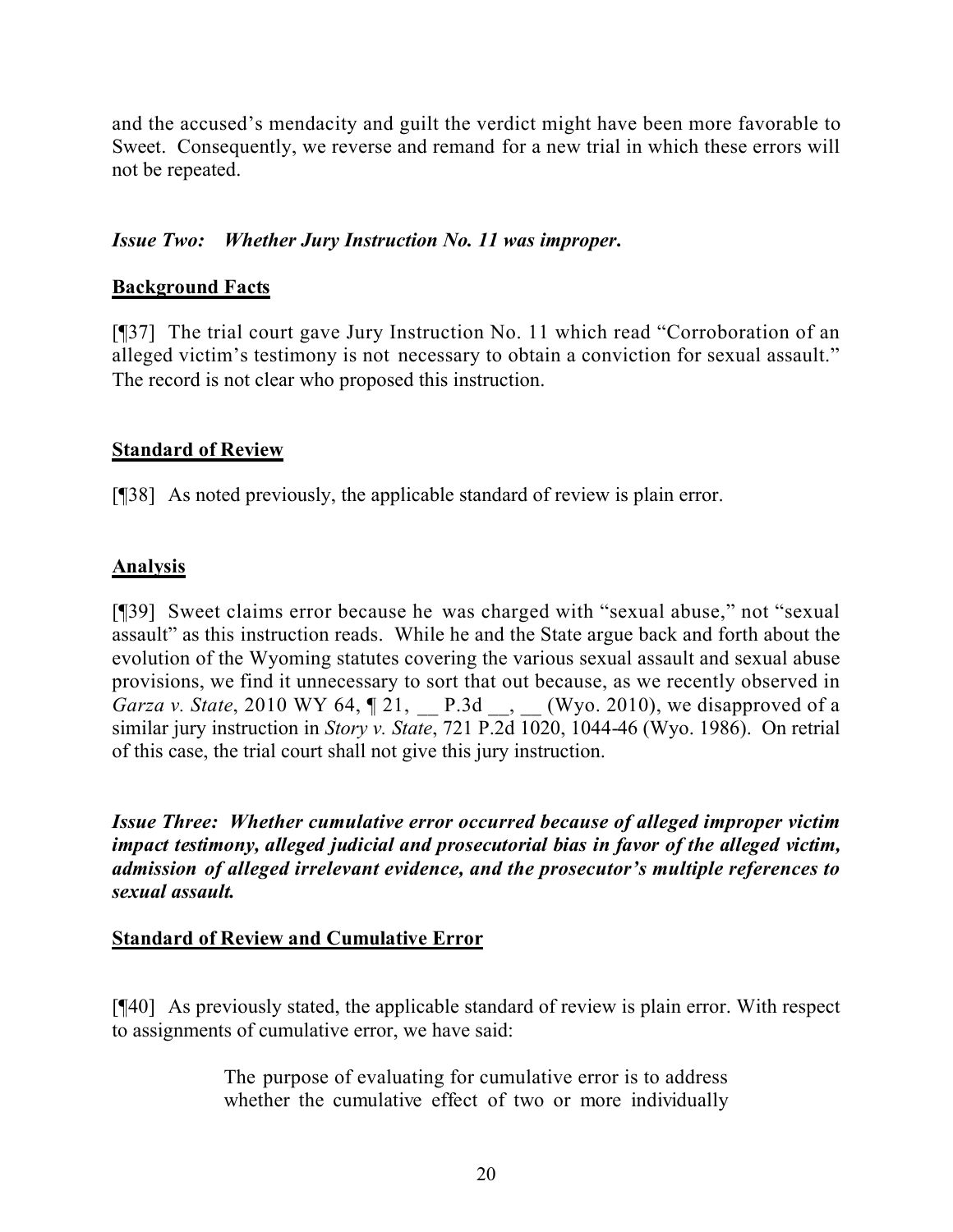harmless errors has the potential to prejudice the defendant to the same extent as a single reversible error.

*Guy v. State*, 2008 WY 56, ¶ 45, 184 P.3d 687, 701 (Wyo. 2008) (quotation marks omitted). When making this evaluation, we consider only matters that were determined to be errors, and not any matter assigned as error but determined not to be erroneous. *Id.*; *Eaton v. State*, 2008 WY 97, ¶ 105, 192 P.3d 36, 79 (Wyo. 2008).

# **Analysis**

# *1. Improper Victim Impact Testimony*

[¶41] Sweet claims the prosecutor asked SM and her mother questions designed to produce inappropriate victim impact responses and claims the prosecutor argued victim impact information in his closing argument. All of the instances Sweet cites in his brief are clear from the record, satisfying the first part of the plain error standard of review. However, he has failed to demonstrate a violation of a clear and unequivocal rule of law. We have said:

> Broadly speaking, victim impact evidence is that evidence relating to the victim's personal characteristics and to the physical, emotional, or social impact of a crime on its victim and the victim's family.

*Smith v. State*, 2005 WY 113, ¶ 15, 119 P.3d 411, 416 (Wyo. 2005). For victim impact testimony to be admissible, it must be relevant:

> The evidence must be relevant to be admissible. W.R.E. 402. Evidence is relevant if it has "any tendency to make the existence of any fact that is of consequence to the determination of the action more probable or less probable than it would be without the evidence." W.R.E. 401. In criminal cases, "[e]vidence is always relevant if it tends to prove or disprove one of the elements of the crime charged." *Gomez v. State*, 2003 WY 58, ¶ 6, 68 P.3d 1177, ¶ 6 (Wyo. 2003) (quoting *Geiger v. State*, 859 P.2d 665, 667 (Wyo. 1993)). Relevant evidence may be excluded, however, if "its probative value is substantially outweighed by the danger of unfair prejudice." W.R.E. 403.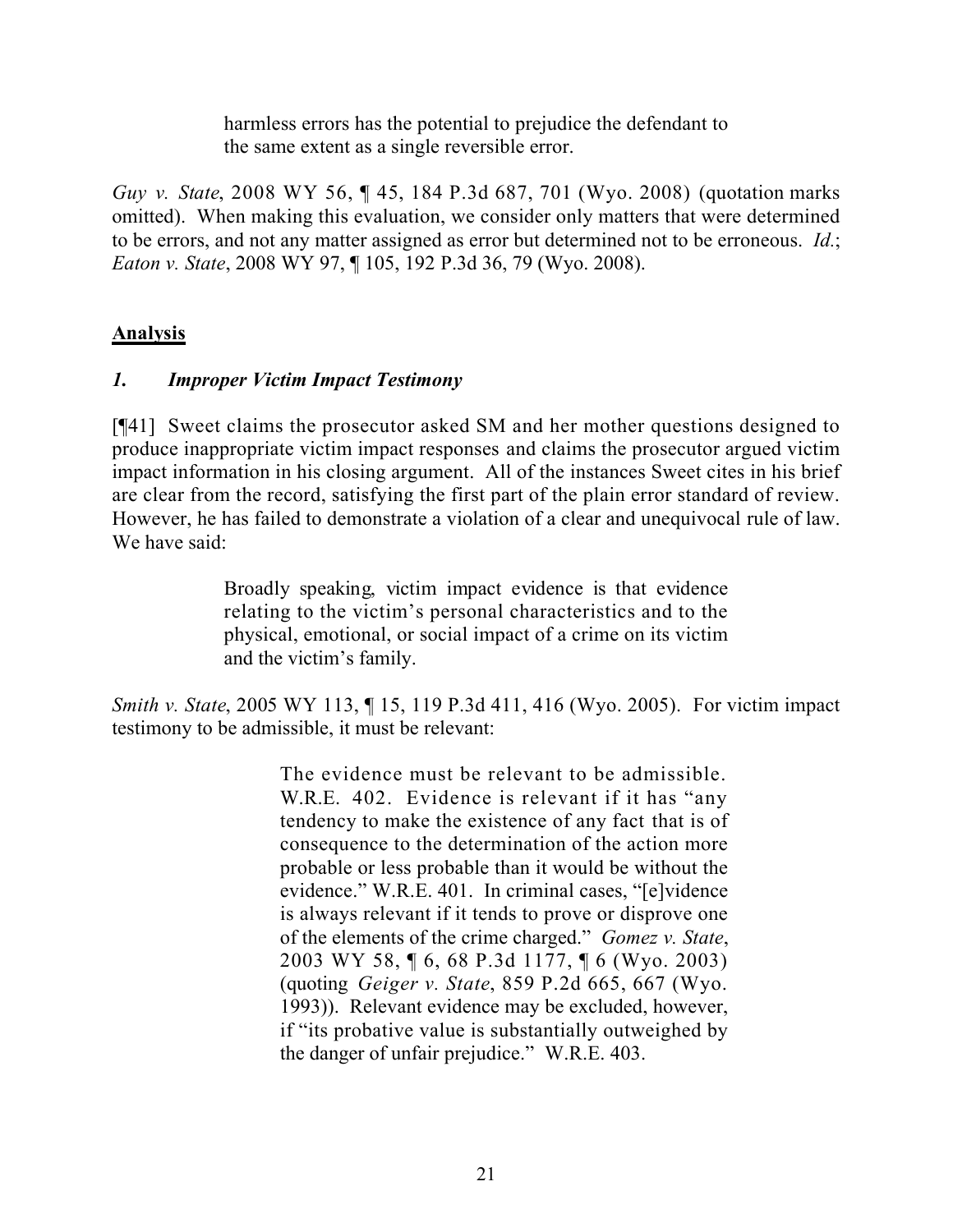*Moore v. State*, 2003 WY 153, ¶ 26, 80 P.3d 191, ¶ 26 (Wyo. 2003). The testimony of victims of a crime describing how it affected their lives after the crime is irrelevant with respect to issues before a jury. *Moore*, ¶ 27 (citing *Justice v. State*, 775 P.2d 1002, 1010-11 (Wyo. 1989)).

*Jensen v. State*, 2005 WY 84, ¶ 16, 116 P.3d 1088, 1094 (Wyo. 2005).

[¶42] The specific excerpts pointed out by Sweet do not fit our definition of victim impact testimony and, even if they did, the testimony was otherwise relevant. Sweet claims the following portion of SM's testimony was error:

> [Prosecutor]: [SM], how did you feel while this was going on? [SM]: Scared. Q: Were you crying? A. Yes.

When we consider the context of that testimony, it is seen that the prosecutor was having the victim testify as to the totality of the circumstances at the time the alleged incident occurred and immediately thereafter. Just before those questions were asked, SM had testified about telling her mother about the incident. It was clear by this point that Sweet's defense was to discredit SM with seemingly inconsistent statements made before her trial testimony. Thus, this information was relevant to bolster SM's credibility by showing that at a relevant time she exhibited a demeanor consistent with having experienced a traumatic event, and to give the jury a reason as to why her previous statements and trial testimony may have appeared inconsistent. *See White v. State*, 2003 WY 163, 120, 80 P. 3d 642, 651 (Wyo. 2003).

[¶43] Sweet also claims the testimony of CB, SM's mother, contained victim impact testimony:

> [Prosecutor]: What was your state of mind at that time, ma'am? Were you upset?

[CB]: Very.

Q. Describe to us a little bit about what you were feeling at the moment?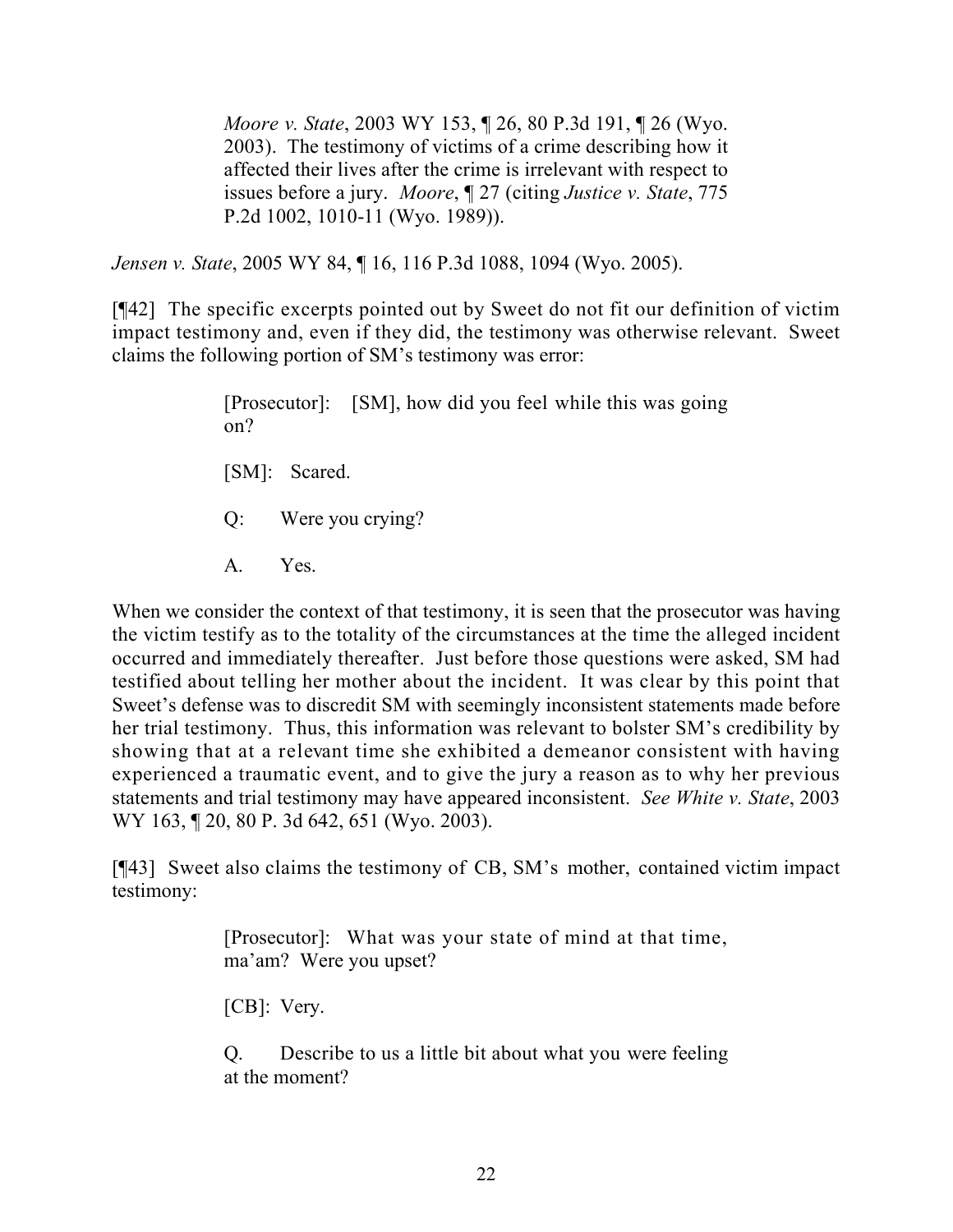A. Heart broke. Just so angry that I could – I punched a wall.

- Q. Did you hurt yourself?
- A. Yeah.

This testimony was elicited as the prosecutor was having the mother testify to the events occurring immediately after her daughter informed her about the incident. It was relevant as it provided the context of and the likely reason for Sweet's flight from the home, which lead to the subsequent police action. As this testimony was relevant, it clearly did not qualify as victim impact testimony. As noted above, victim impact testimony is "evidence relating to the victim's personal characteristics and to the physical, emotional, or social impact of a crime on its victim and the victim's family." *Smith*, ¶ 15, 119 P.3d at 416. This testimony described the circumstances at the time of and shortly after the incident, not how the incident has further impacted SM or her mother.

[¶44] Finally, the prosecutor's closing argument did not reference any victim impact testimony. Sweet has cited one paragraph of a closing statement that consumed ten and a half pages of transcript and, when we consider that argument in its entirety, it is clear that – in the single challenged paragraph – the prosecutor was trying to help the jury understand SM's demeanor while testifying and why she previously may have made statements inconsistent with her trial testimony:

> I'd like to talk with you a little bit about [SM] in this sense. You got to see her on the witness stand yesterday. You got to see her demeanor, her mannerisms as she talked with you. And I think what you saw was a very shy 13-year-old girl in the early stages yet of puberty, perhaps reluctant, wouldn't you think, to be talking about things like this in a great big courtroom with a microphone in front of her, in front of people whom she's never before met in her life, about things of an embarrassing nature.

> And, please, no one answer these questions, but let's consider this. What if someone came up to you and said, I would like you, in front of a great big group of strangers, to tell us in intimate detail about the best possible sexual experience you've ever had in your life. How would you feel about that? How would you feel about that?

> Let's flip the question over. What if someone came up to you and said, I want you to tell me in great detail about the worst sexual experience you've ever had in your life. How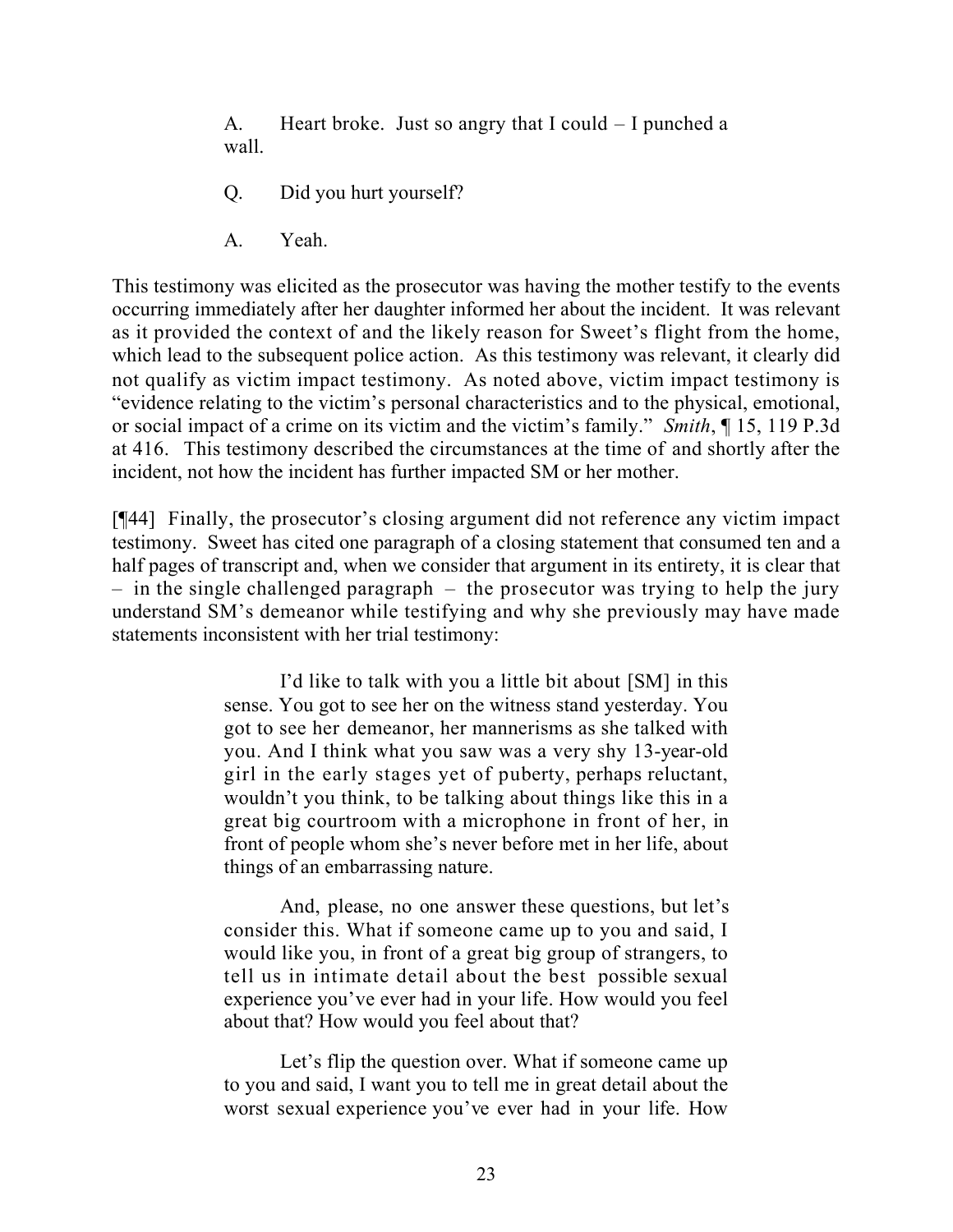would you like to deal with that question? And how would you handle it? How would a 13 – girl now 13 years old handle it? Well, we saw.

Now let's talk a little bit about inconsistencies. I don't know how you viewed [defense counsel's] cross-examination of [SM] yesterday. My thoughts aren't important. Yours are. But [defense counsel] attempted to develop some areas of inconsistency.

Was she wearing a bra? Was she not? Did [Sweet] have black sweat pants on, or was he wearing black jeans? These kinds of things.

Did she come out of her mother's room on her own, or did he invite her out?

Was Scooby Doo on, or was it not?

Did you notice something? He stayed away from the sexual assault entirely. He never went there. He never went there.

Now, think about the events of that day occurring November 29, 2007, a little over six months ago now if my elementary math is correct, and think about your own common experience and common sense you had of human affairs, and think whether or not a person's memory of detailed events gets better with time or worse with time.

And considering her credibility, why don't you consider this? What if every single thing she had told you yesterday dovetailed 110 percent with what she told Deputy Peyrot? Wouldn't that give you reason to be more suspicious of her testimony? Wouldn't you think she had been rehearsed to the very last ultimate detail, if that had occurred?

It did not occur. The reason why, it was because she was testifying based on her best present memory of the events that occurred.

When the challenged statement in the third paragraph quoted above is put into context of the closing argument as a whole, we see that the prosecutor was not trying to discuss the impact the crime had on SM. Instead, he was asking the jury to consider such circumstances as the passage of time and the stresses of testifying when it considered the credibility of SM's testimony, particularly in conjunction with statements she had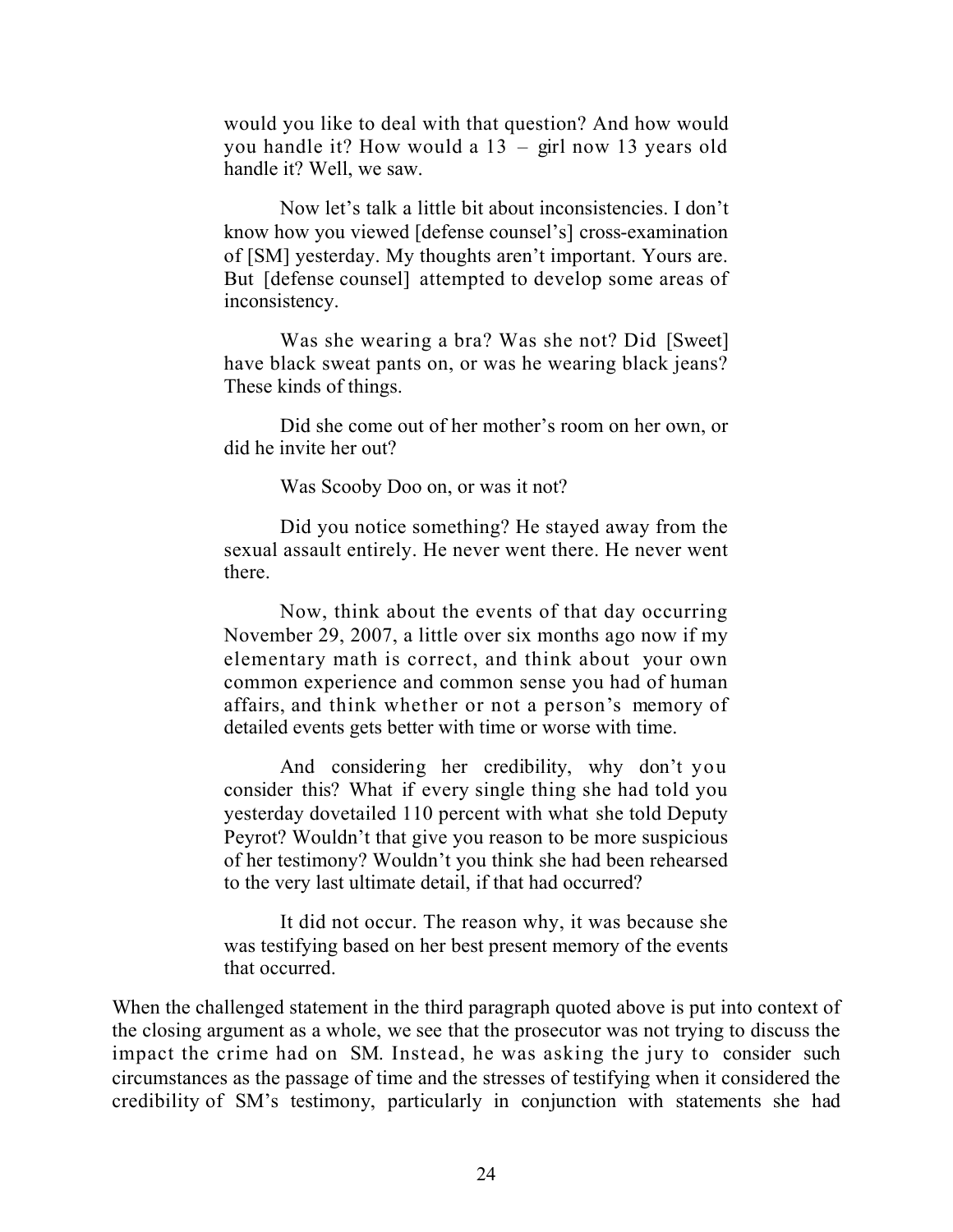previously made. Consequently, Sweet has failed to show any error regarding victim impact testimony or argument that could be considered in a cumulative error analysis.

# *2. Whether the prosecutor and district court exhibited bias toward SM*.

[¶45] Sweet claims that the district court and the prosecutor exhibited bias towards SM at trial, as they used terms of endearment such as "My Dear" and "Hon" when speaking to her. While it is clear from the record the prosecutor and district court did use these terms and phrases, Sweet has failed to show a violation of a clear and unequivocal rule of law.

[¶46] We have previously defined bias, specifically in the judicial context:

Bias is a leaning of the mind or an inclination toward one person over another. The "bias" which is a ground for disqualification of a judge must be personal, and it must be such a condition of the mind which sways judgment and renders the judge unable to exercise his functions impartially in a given case or which is inconsistent with a state of mind fully open to the conviction which evidence might produce.

*Pearson v. State*, 866 P.2d 1297, 1300 (Wyo. 1994) (citing *Hopkinson v. State*, 679 P.2d 1008, 1031 (Wyo. 1984)). Our review of the record does not reveal any exhibition of bias or favoritism towards SM on the part of the district court when it called SM "My Dear" one time; nor does the prosecutor's calling her "Hon" on four occasions manifest any undue bias in that direction. Instead, the record simply shows with respect to the latter that the prosecutor, at four random points during his direct and cross-examination, used a term of address commonly employed when referring to others, particularly children. This does not demonstrate bias towards a victim or, more importantly, against Sweet. Nor would the jury likely interpret that usage as manifesting bias. When the district court referred to SM as "My Dear," SM was under aggressive cross-examination by defense counsel and she began shying away from the proceedings and speaking in a softer voice:

> [Defense counsel]: Okay. Did you testify differently to us at the County Attorney's Office? Do you understand what I mean? Did you ever say something different?

[SM]: Not that I know of I haven't.

Q: Okay. Why don't you turn to page 9.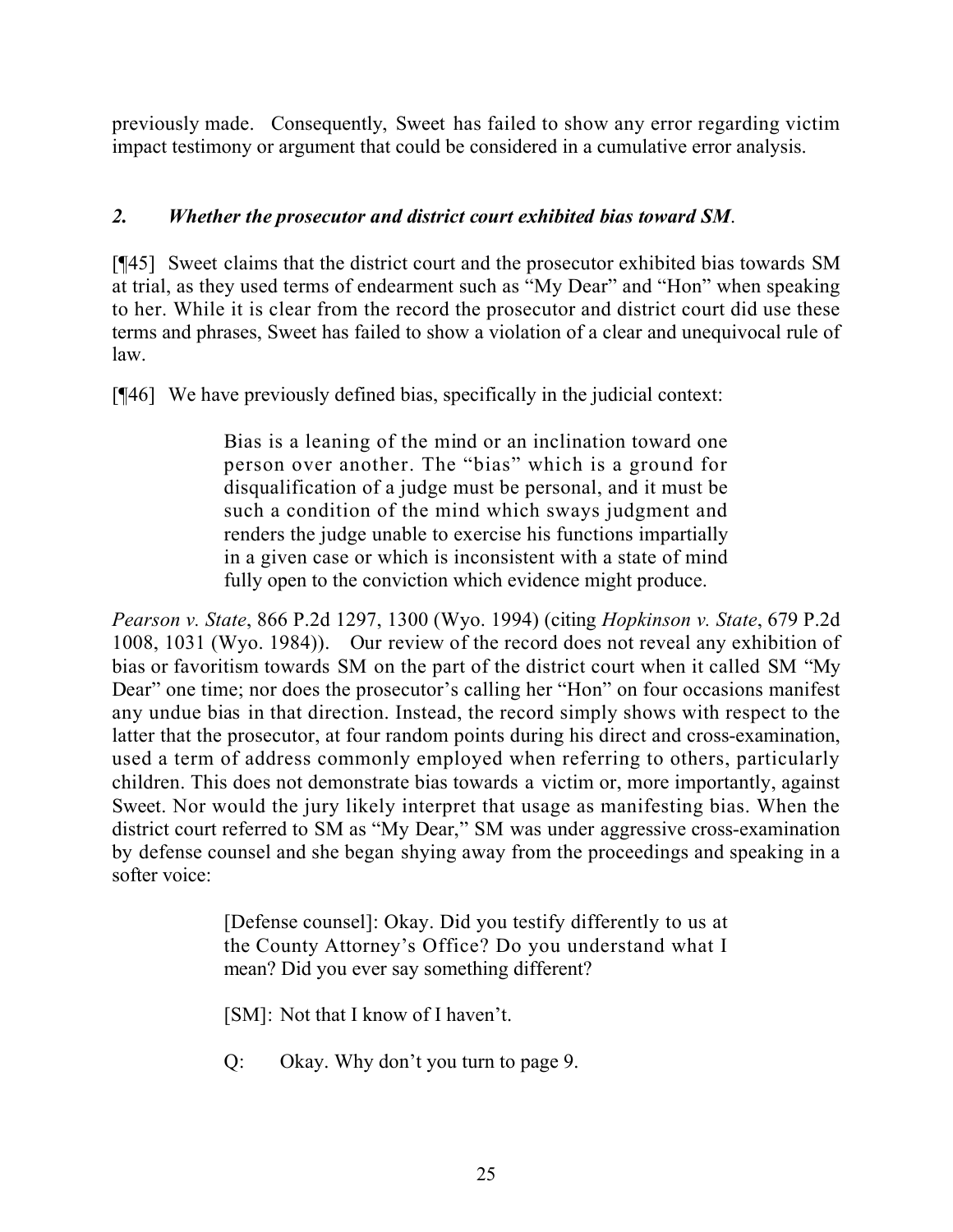Look at about the fifth line down. One that starts: Yeah, how long had you been sick?

A: Yes.

Q: And then you answered the next line. What did you say?

A: It started that day, and I think I was gone the next day.

THE BAILIFF: The jury cannot hear.

THE COURT: [SM], I need you to pull that microphone and I need you to talk right into it, because none of us can hear you, My Dear. So I need you to do your best. I know you're trying, so pull that microphone down, talk right into it. Thank you.

There is nothing in the record that shows the use of the phrase "My Dear" arose out of any bias or was likely to be understood by the jury as an expression of favoritism on the part of the trial court. The court simply used a common moderately informal term of address, particularly applicable to children, when attempting to get SM to speak into the microphone. We see nothing in that exchange indicating the court's resort to that familiar phrase revealed bias against Sweet. Sweet has failed to demonstrate error that could be considered in a cumulative error analysis.

# *3. Admission of alleged irrelevant evidence: Testimony regarding Sweet's actions after the incident and his subsequent arrest.*

[¶47] Sweet maintains that testimony regarding his actions after he was confronted by SM's mother and his subsequent arrest was irrelevant and, therefore, inadmissible. The testimony is clear from the record but Sweet has failed to demonstrate a violation of a clear and unequivocal rule of law. SM's mother testified that, after she found out about the incident, she confronted Sweet and told him she was going to call the police. She further testified that, at that point in time, Sweet got into his car and left the scene. Deputy Benedict then testified to the facts surrounding Sweet's apprehension, including the suspicion he was hiding inside a residence, and Deputy Benedict's transport of Sweet to the detention center. The jury was also informed that the residence to which Sweet went belonged to a neighbor and Sweet did not have permission to be in the residence.

[¶48] As Sweet points out in his brief, we have held that evidence of "flight is admissible as evidence of guilt and is admissible as tending to show consciousness of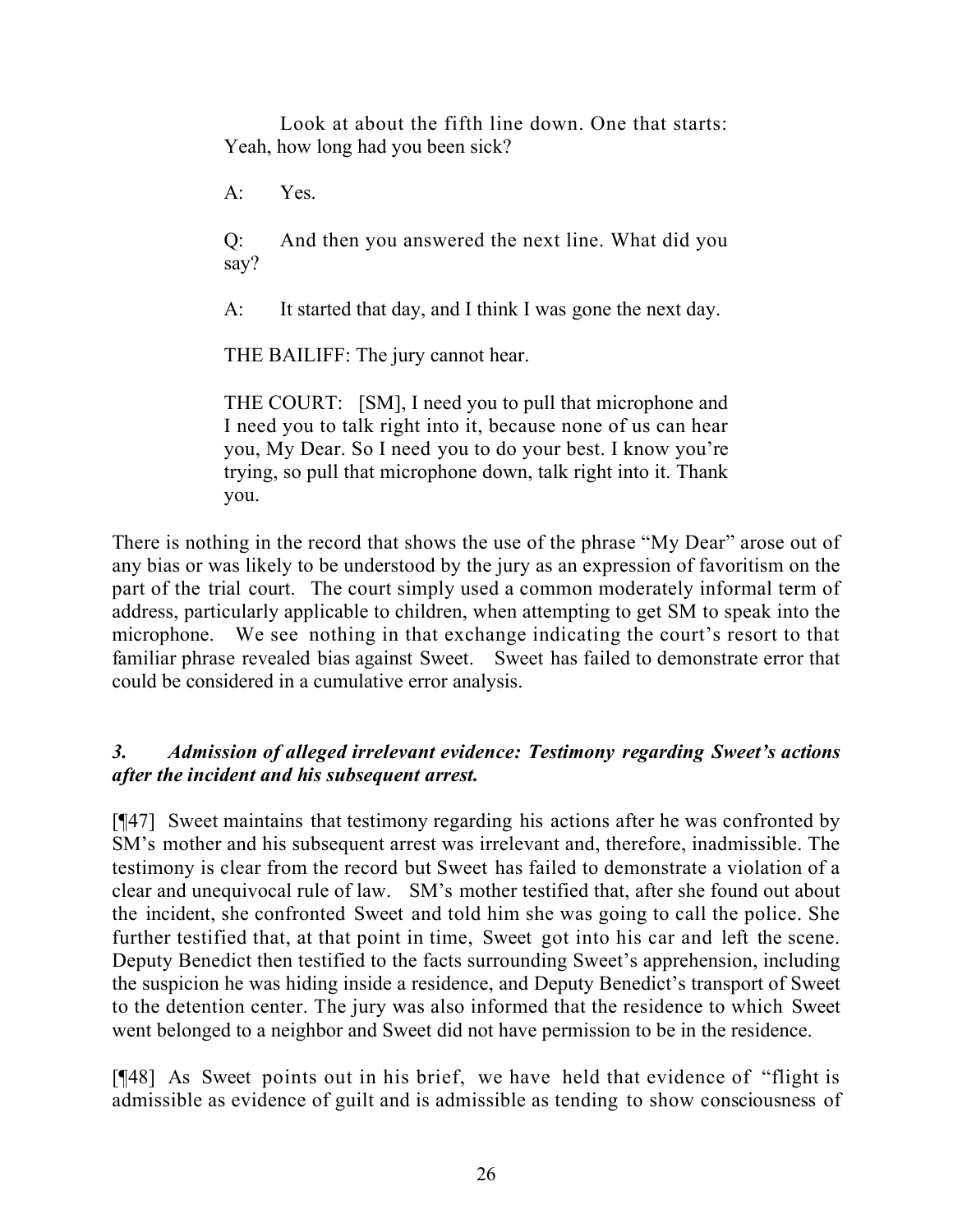guilt." *Cureton v. State*, 2003 WY 44, ¶ 11, 65 P.3d 1250, 1253 (Wyo. 2003). Sweet suggests, however, his actions in and of themselves could not be properly received as evidence of flight, and that the prosecutor needed to affirmatively show his actions constituted fleeing from the scene of the crime. Sweet's claim is without merit.

[¶49] In *Cureton*, the appellant tried to dismiss flight as a reason for his actions as well. We held:

> The State is not required to prove the purpose of appellant's flight. Rather, it is up to the jury to fairly draw reasonable inferences as to the purpose of appellant's actions. Even though it is possible to draw other inferences from the evidence presented, the jury has the responsibility to resolve conflicts in the evidence. This Court will not substitute its judgment for that of the jury. Simply stated, the jury was free to consider appellant's flight as showing consciousness of guilt for the Baldwin burglary.

*Id*. 12, 65 P.3d at 1253 (internal citations omitted). Because a jury could have reasonably inferred that Sweet's actions constituted fleeing from the scene of the crime, the evidence was relevant to show his consciousness of guilt. Therefore, the evidence was admissible, and Sweet has failed to show an error that can be considered in a cumulative error analysis.

# *4. The Prosecutor referred to Sweet's actions as an "assault" or "sexual assault."*

[¶50] Sweet's last contention is that it was error for the prosecutor to refer to Sweet's actions as a "sexual assault" or an "assault." As in Sweet's argument concerning Jury Instruction No. 11, the basis for this argument is that he was charged with the crime of sexual abuse of a minor and not sexual assault. However, the crime for which he was charged is contained within Article Three of Chapter Two of the Wyoming Criminal Code of 1982, which is entitled "Sexual Assault."

[¶51] Moreover, we find that common definitions of the terms "assault" and "sexual assault" show that, although the statutory title of the particular crime for which Sweet was convicted may not include the word "assault," SM was nonetheless subjected to an assault:

> **assault,** *n*. **1.** *Criminal & tort law.* The threat or use of force on another that causes that person to have a reasonable apprehension of imminent harmful or offensive contact; the act of putting another person in reasonable fear or